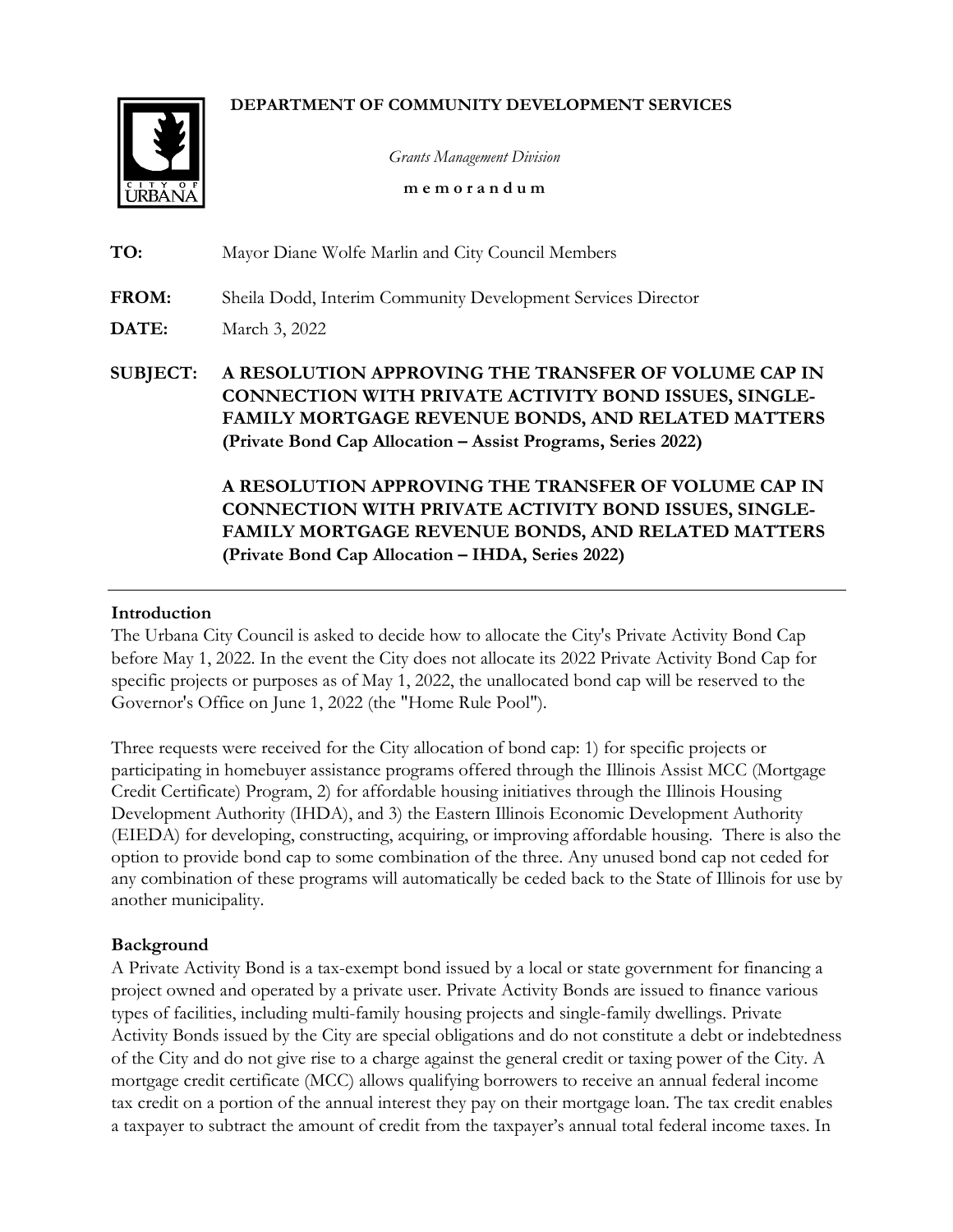order to issue Private Activity Bonds for MCCs, the City must utilize Private Activity Bonds equal to the amount of such bonds or certificates issued.

In accordance with the IRS Code, each municipality in Illinois is allowed to issue Private Activity Bonds at \$110 per capita population (41,724) for 2022. The State of Illinois outlines the per capita amount and the population size for this calculation in the attached guidelines. The State of Illinois will recaptures any bond allocation unused by the City as of May 1 of that year. The City of Urbana has a total of \$4,589,640 in 2022 Private Activity Bond Cap available that can be utilized for:

- 1) Multi-family affordable housing projects
- 2) Nonprofit development projects (e.g., hospitals, YMCAs, etc)
- 3) Industrial development projects (e.g., manufacturing)
- 4) Below-market-rate financing for affordable housing
- 5) Mortgage credit certificates in support of homeownership
- 6) Below-market-rate financing for limited types of industrial developments

In 2021, City Council allocated Private Activity Bonds to the Illinois Assist MCC Program and IHDA Affordable Housing Program.

# **Requests Received**

### Illinois Assist MCC Program Request

The AssistUrbana Homeownership Program was first started under the name of Access Urbana in 1995. Historically, the Assist Homeownership Program has been a program that offers individuals and families 30-year fixed rate FHA/VA/RD mortgage loans or conventional loans at competitive interest rates through participating local lenders. The cash assistance may be used to offset some or all of the down payment and closing costs towards a qualified purchase. The Assist Program was marketed in the past by the City and local lenders through direct mailers, seminars, and media advertising. The Town of Normal will be administering the program for the Illinois Assist MCC Program.

MCC's are a federally authorized program created as an alternative to tax-exempt housing bonds to reduce effective interest costs for qualifying homebuyers. MCC's allow the homebuyer to qualify for a federal income tax credit equal to a percentage of the interest paid on their home loan each year. MCC holders still qualify for a regular deduction of the remaining interest paid on their home loan. In order to qualify for the Assist 2022 Program, participating households are required to meet income and purchase price limits. Homes that meet the program guidelines are new or existing, owner-occupied, single-family dwellings, town houses, and condominiums. Income Limits and Purchase Price Limits applicable to the program are as follows:

| Income Limits            | Non-Targeted Areas:         |          | Targeted Areas: |           |
|--------------------------|-----------------------------|----------|-----------------|-----------|
|                          | 1 or 2 persons<br>3 or more |          | 1 or 2 persons  | 3 or more |
|                          | \$84,100                    | \$96,715 | \$100,920       | \$117,740 |
|                          |                             |          |                 |           |
| Purchase Price<br>Limits | Non-Targeted Areas:         |          | Targeted Areas: |           |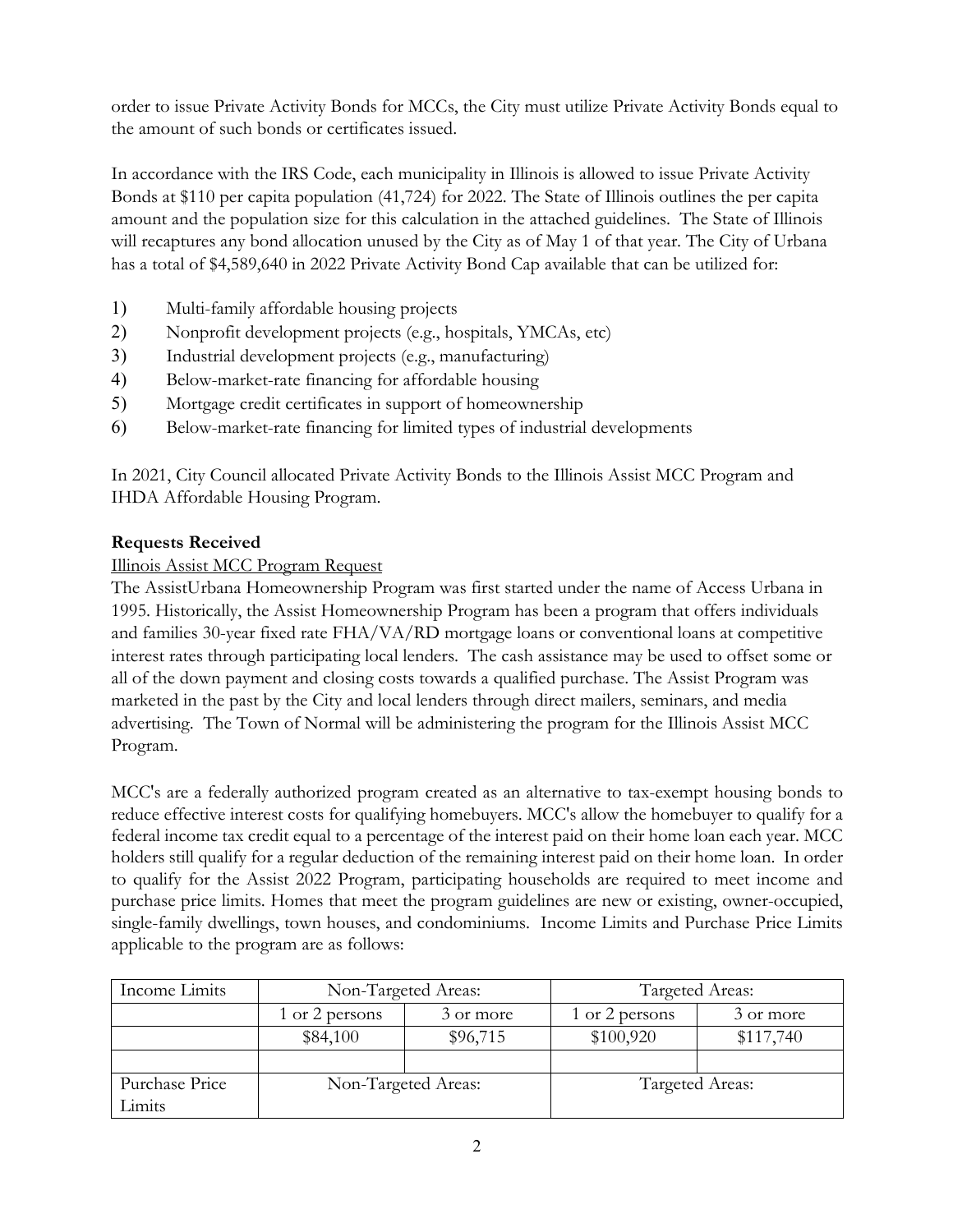| -601<br>$^{\ast}$ 204 m<br>مصرتها | $\sim$ $-$<br>ar 1<br>-360 C<br>0 <sub>0</sub> |
|-----------------------------------|------------------------------------------------|

David Rasch, Managing Director of the Assist MCC Program for Stern Brothers & Co., reached out to the City indicating that the housing market this past year has been strong in Urbana and that their lender network is continuing to make first-time homebuyer loans throughout the City. A map of Urbana projects is attached.

# Illinois Housing Development Authority Bond Cap Request

IHDA is allowed to issue taxable and tax-exempt bonds for the purpose of developing, constructing, acquiring, or improving affordable housing within the State of Illinois. IHDA has invested in several projects in the City of Urbana including Crystal View, Highland Green, and Pinewood.

# Eastern Illinois Economic Development Authority Bond Cap Request

EIEDA may issue taxable and tax-exempt bonds for the purpose of developing, constructing, acquiring, or improving affordable housing within the State of Illinois. EIEDA has invested in housing authority projects in Champaign, including the Haven at Market Place. By ceding part of the City's bond cap to EIEDA, the City may be able to access these funds for affordable housing projects.

# **Options**

- 1. Forward the Resolutions to Cede Private Activity Bond Cap to Assist & Mortgage Credit Certificate (MCC) 2022 Program and IHDA as part of the consent agenda.
- 2. Forward the Resolutions to City Council with a recommendation for approval with suggested changes to Cede Private Activity Bond Cap to Assist & Mortgage Credit Certificate (MCC) 2022 Program and IHDA as part of the consent agenda.
- 3. Do not forward the Resolutions to City Council and cede Private Activity funds to the State of Illinois.

# **Fiscal & Programmatic Impacts**

For the Assist 2022 Program, the City would have no liability for bond repayment since the City would not be the bond issuer and all mortgage repayments would be government-insured mortgages. Under the Assist 2022 program, the City could potentially realize an increase in property taxes from new Urbana homebuyers.

There will be no fiscal impact to the City budget in ceding volume bond cap to IHDA, as there would be no financial risk associated with issuing the bonds for the City, and any potential associated risk would be assumed by the issuer. The City may also see benefits from eligible local projects in the future if they are supported with the bond financing provided through IHDA.

# **Recommendation**

IHDA and Assist have both invested in homebuyer programs and affordable housing projects within the City of Urbana where EIEDA has not. Based on these City of Urbana investments, staff recommends the City Council approve an allocation of the City of Urbana 2022 Private Activity Bond Cap in the following manner: Half (50%) of its allocation in the amount of \$2,294,820 from the City of Urbana to be utilized for the Assist 2022 Program and the other half (50%), \$2,294,820, to IHDA to be utilized for possible neighborhood initiatives in the community, such as multi-family affordable housing developments. Both of these agencies have provided affordable housing developments and homebuyer programs in the City of Urbana.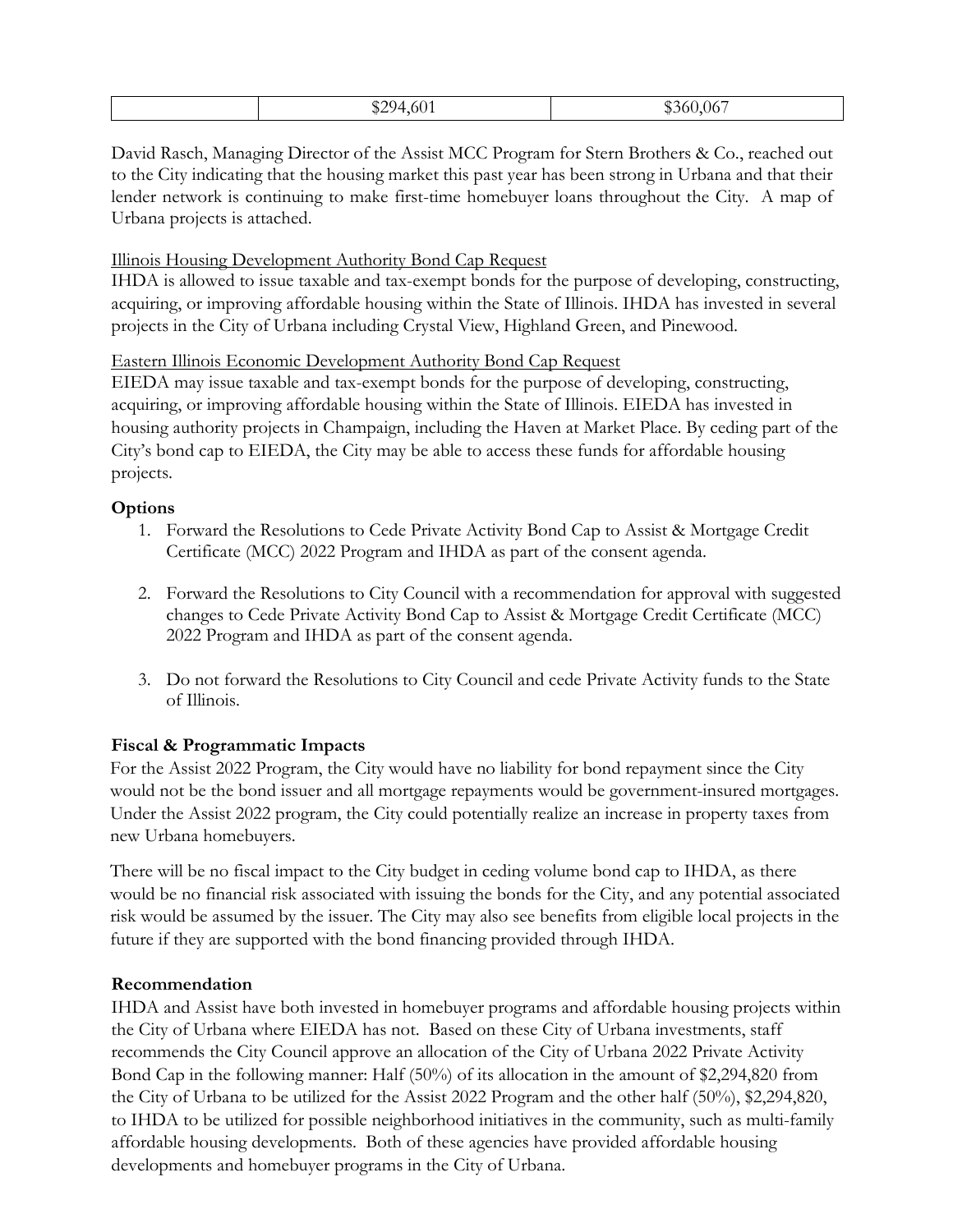# Attachments:

1. State of Illinois Guidelines and Procedures for the Allocation of Private Activity Bond Authority 2022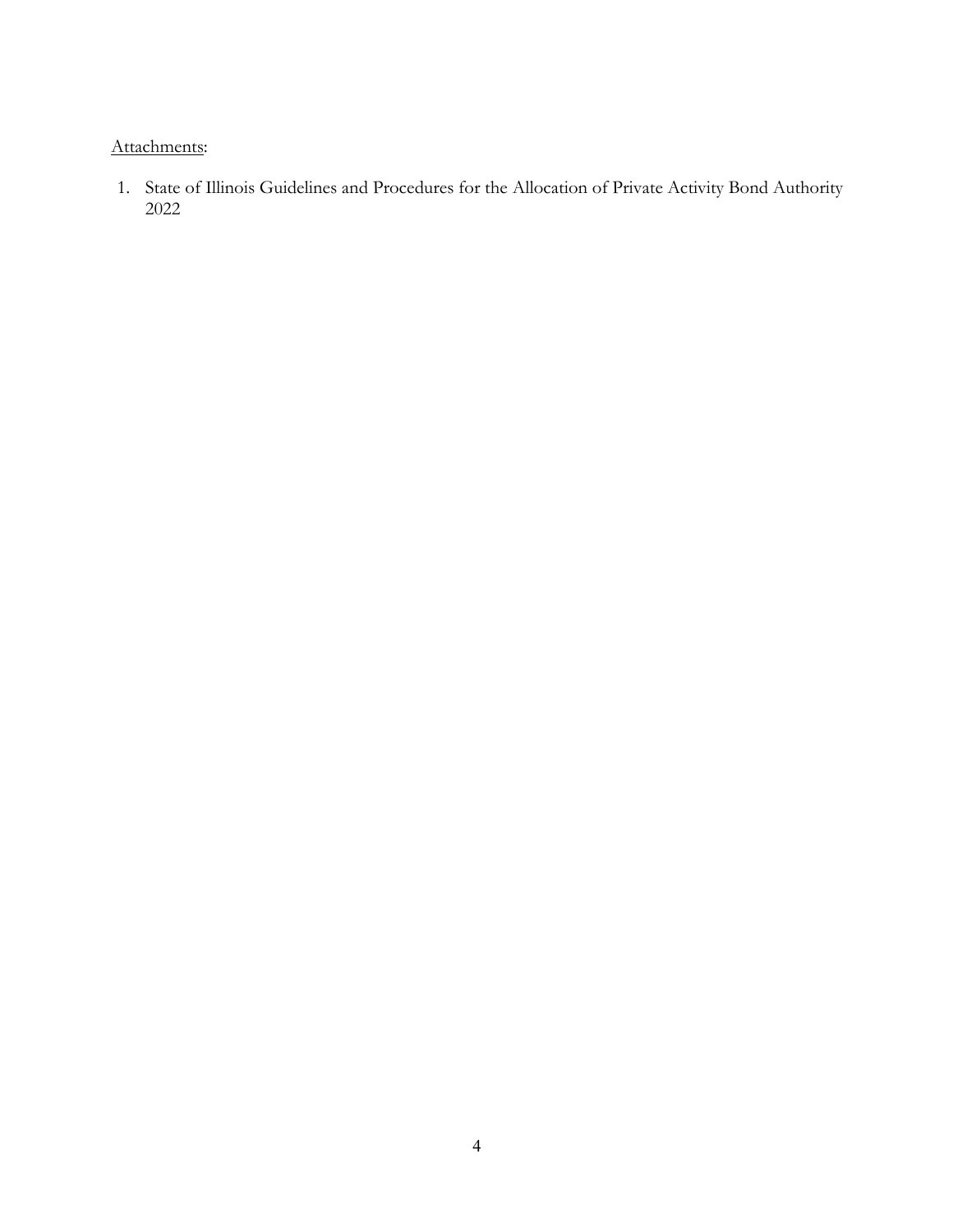

Copyright © and (P) 1988–2006 Microsoft Corporation and/or its suppliers. All rights reserved. http://www.microsoft.com/streets/<br>Portions © 1990–2006 InstallShield Software Corporation. All rights reserved. Certain mappin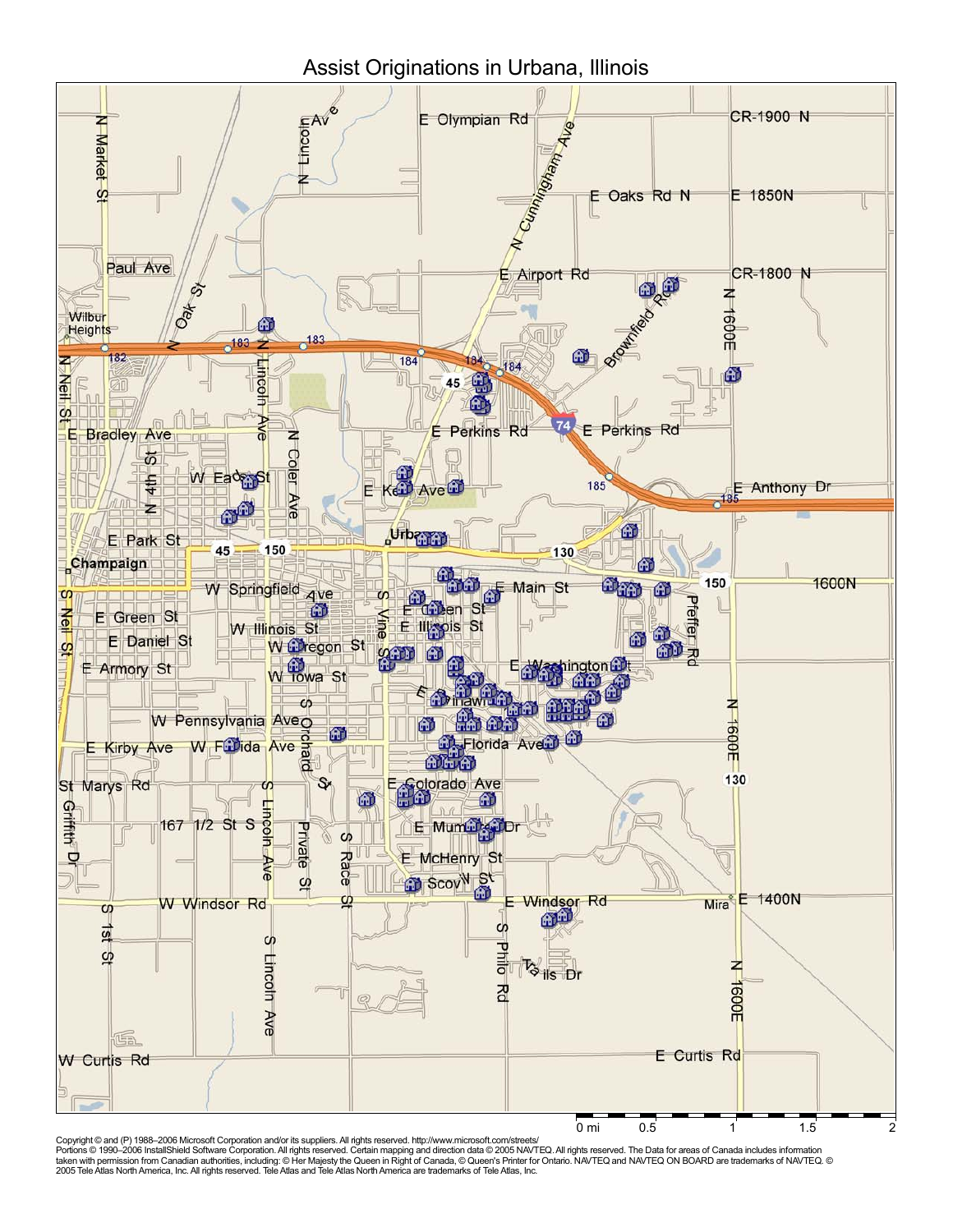|           | <b>CITY</b> | <b>STATE</b> | <b>ZIP</b> | <b>LOAN AMOUNT</b> |
|-----------|-------------|--------------|------------|--------------------|
|           |             |              |            |                    |
| $1$ .     | Urbana      | $\rm IL$     | 61802      | \$118,340.00       |
| $2$ .     | Urbana      | $\rm IL$     | 61801      | \$99,015.00        |
| $3$ .     | Urbana      | ${\rm IL}$   | 61802      | \$73,150.00        |
| $4$ .     | Urbana      | $\hbox{IL}$  | 61802      | \$135,584.00       |
| 5.        | Urbana      | ${\rm IL}$   | 61802      | \$91,185.00        |
| 6.        | Urbana      | IL           | 61802      | \$71,186.00        |
| $\,7\,$ . | Urbana      | ${\rm IL}$   | 61802      | \$85,006.00        |
| $8$ .     | Urbana      | ${\rm IL}$   | 61802      | \$97,000.00        |
| 9.        | Urbana      | ${\rm IL}$   | 61801      | \$106,520.00       |
| $10$ .    | Urbana      | $\rm IL$     | 61801      | \$76,429.00        |
| $11$ .    | Urbana      | ${\rm IL}$   | 61802      | \$117,922.00       |
| $12$ .    | Urbana      | ${\rm IL}$   | 61801      | \$116,850.00       |
| 13.       | Urbana      | $\rm IL$     | 61801      | \$51,511.00        |
| 14.       | Urbana      | ${\rm IL}$   | 61802      | \$104,760.00       |
| 15.       | Urbana      | ${\rm IL}$   | 61802      | \$53,512.00        |
| $16$ .    | Urbana      | ${\rm IL}$   | 61802      | \$72,750.00        |
| 17.       | Urbana      | ${\rm IL}$   | 61802      | \$79,250.00        |
| $18$ .    | Urbana      | ${\rm IL}$   | 61801      | \$123,190.00       |
| 19.       | Urbana      | IL           | 61801      | \$72,750.00        |
| $20$ .    | Urbana      | ${\rm IL}$   | 61801      | \$130,833.00       |
| $21$ .    | Urbana      | ${\rm IL}$   | 61801      | \$35,838.00        |
| $22$ .    | Urbana      | ${\rm IL}$   | 61801      | \$71,250.00        |
| 23.       | Urbana      | ${\rm IL}$   | 61802      | \$69,375.00        |
| $24$ .    | Urbana      | ${\rm IL}$   | 61802      | \$145,790.00       |
| $25$ .    | Urbana      | ${\rm IL}$   | 61802      | \$102,125.00       |
| $26$ .    | Urbana      | ${\rm IL}$   | 61802      | \$128,955.00       |
| $27$ .    | Urbana      | ${\rm IL}$   | 61802      | \$130,062.00       |
| $28$ .    | Urbana      | ${\rm IL}$   | 61802      | \$122,450.00       |
| 29.       | Urbana      | ${\rm IL}$   | 61801      | \$116,400.00       |
| 30.       | Urbana      | ${\rm IL}$   | 61801      | \$111,100.00       |
| 31.       | Urbana      | ${\rm IL}$   | 61802      | \$119,805.00       |
| 32.       | Urbana      | ${\rm IL}$   | 61801      | \$75,785.00        |
| 33        | Urbana      | ${\rm IL}$   | 61802      | \$131,577.00       |
| 34.       | Urbana      | $_{\rm IL}$  | 61801      | \$73,344.00        |
| 35.       | Urbana      | ${\rm IL}$   | 61801      | \$80,025.00        |
| $36$ .    | Urbana      | $\rm IL$     | 61802      | \$135,045.00       |
| $37$ .    | Urbana      | $\rm IL$     | 61802      | \$82,919.00        |
| $38$ .    | Urbana      | $\hbox{IL}$  | 61802      | \$136,800.00       |
| 39.       | Urbana      | ${\rm IL}$   | 61802      | \$110,696.00       |
| $40$ .    | Urbana      | $\hbox{IL}$  | 61802      | \$120,100.00       |
| 41.       | Urbana      | $\rm IL$     | 61801      | \$131,138.00       |
| 42.       | Urbana      | $\rm IL$     | 61802      | \$106,575.00       |
| 43.       | Urbana      | ${\rm IL}$   | 61802      | \$83,950.00        |
| 44.       | Urbana      | $\rm IL$     | 61802      | \$109,971.00       |
| 45.       | Urbana      | $\hbox{IL}$  | 61802      | \$130,529.00       |
| 46.       | Urbana      | $\hbox{IL}$  | 61802      | \$86,330.00        |
| 47.       | Urbana      | $\hbox{IL}$  | 61801      | \$87,875.00        |
| 48.       | Urbana      | $\rm IL$     | 61802      | \$134,284.00       |
| 49.       | Urbana      | $\rm IL$     | 61802      | \$140,650.00       |
| $50$ .    | Urbana      | ${\rm IL}$   | 61802      | \$69,675.00        |

### **CITY OF URBANA, CHAMPAIGN COUNTY, ILLINOIS Assist Home Buyer Down Payment Assistance Program Loan Originations**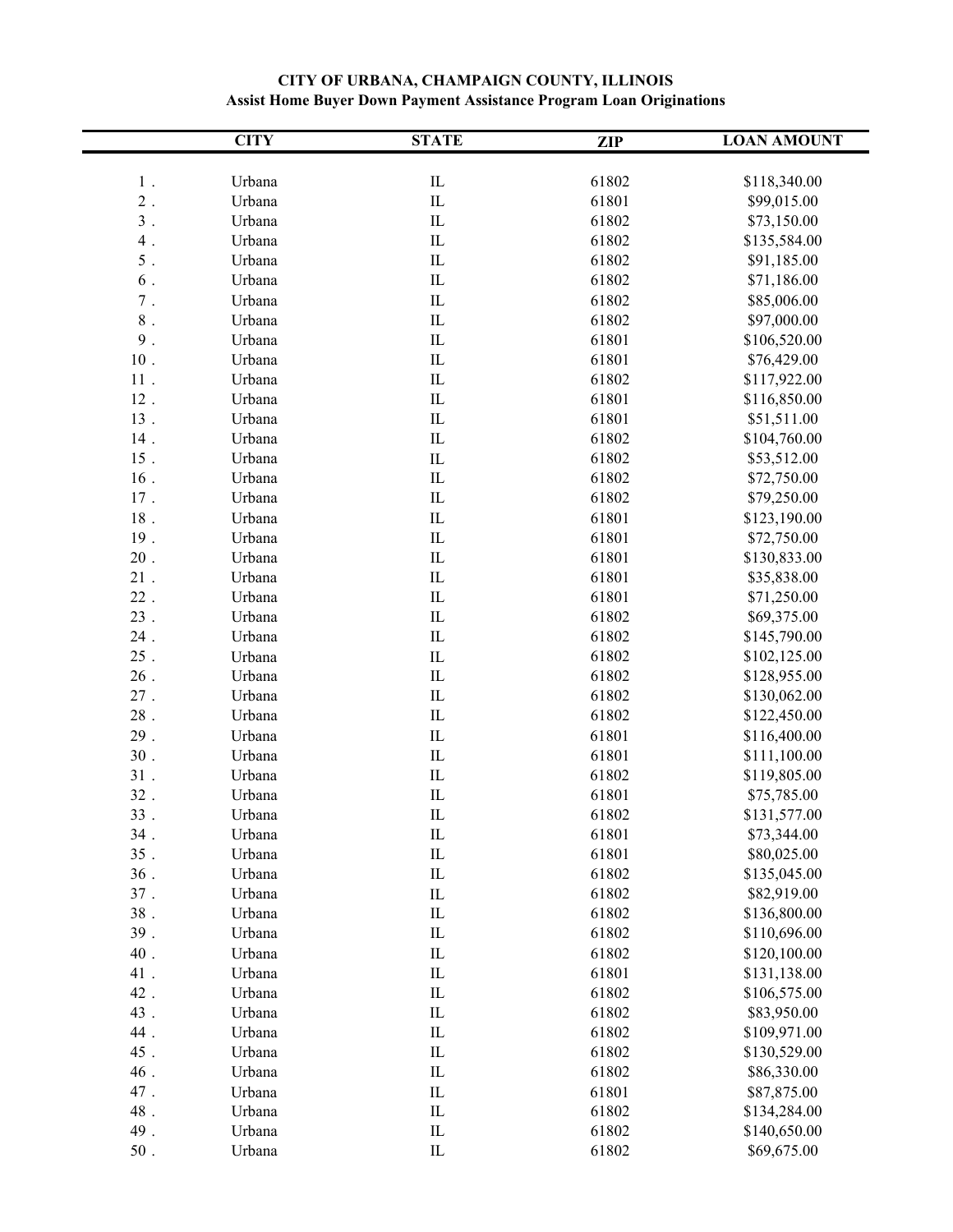|         | <b>CITY</b>      | <b>STATE</b>  | <b>ZIP</b> | <b>LOAN AMOUNT</b>         |
|---------|------------------|---------------|------------|----------------------------|
|         |                  |               |            |                            |
| $51$ .  | Urbana           | $\rm IL$      | 61802      | \$80,700.00                |
| $52$ .  | Urbana           | ${\rm IL}$    | 61802      | \$155,199.00               |
| $53$ .  | Urbana           | $\rm IL$      | 61802      | \$95,460.00                |
| $54$ .  | Urbana           | ${\rm IL}$    | 61802      | \$90,210.00                |
| $55$ .  | Urbana           | ${\rm IL}$    | 61802      | \$87,878.00                |
| $56$ .  | Urbana           | IL            | 61802      | \$145,938.00               |
| $57$ .  | Urbana           | ${\rm IL}$    | 61801      | \$121,394.00               |
| $58$ .  | Urbana           | IL            | 61801      | \$100,880.00               |
| 59.     | Urbana           | ${\rm IL}$    | 61802      | \$67,900.00                |
| $60$ .  | Urbana           | $\hbox{IL}$   | 61802      | \$76,095.00                |
| $61$ .  | Urbana           | ${\rm IL}$    | 61801      | \$135,365.00               |
| $62$ .  | Urbana           | ${\rm IL}$    | 61802      | \$104,646.00               |
| $63$ .  | Urbana           | ${\rm IL}$    | 61802      | \$97,000.00                |
| $64$ .  | Urbana           | IL            | 61801      | \$128,250.00               |
| 65.     | Urbana           | $\hbox{IL}$   | 61802      | \$95,060.00                |
| $66$ .  | Urbana           | ${\rm IL}$    | 61802      | \$125,352.00               |
| $67$ .  | Urbana           | ${\rm IL}$    | 61802      | \$157,179.00               |
| $68$ .  | Urbana           | ${\rm IL}$    | 61802      | \$79,263.00                |
| $69$ .  | Urbana           | IL            | 61802      | \$124,489.00               |
| $70$ .  | Urbana           | ${\rm IL}$    | 61802      | \$140,236.00               |
| $71$ .  | Urbana           | ${\rm IL}$    | 61801      | \$132,890.00               |
| $72$ .  | Urbana           | ${\rm IL}$    | 61802      | \$161,385.00               |
| 73.     | Urbana           | ${\rm IL}$    | 61801      | \$215,916.00               |
| $74$ .  | Urbana           | ${\rm IL}$    | 61802      | \$147,811.00               |
| $75$ .  | Urbana           | ${\rm IL}$    | 61802      | \$128,250.00               |
| $76$ .  | Urbana           | ${\rm IL}$    | 61802      | \$140,909.00               |
| $77$ .  | Urbana           | ${\rm IL}$    | 61802      | \$123,068.00               |
| $78$ .  | Urbana           | ${\rm IL}$    | 61802      | \$81,480.00                |
| $79$ .  | Urbana           | ${\rm IL}$    | 61802      | \$115,300.00               |
| $80$ .  | Urbana           | ${\rm IL}$    | 61801      | \$129,010.00               |
| $81$ .  | Urbana           | ${\rm IL}$    | 61802      | \$123,190.00               |
| $82$ .  | Urbana           | ${\rm IL}$    | 61802      | \$69,426.00                |
| 83      | Urbana           | IL            | 61802      | \$53,350.00                |
| $84$ .  | Urbana           | $_{\rm IL}$   | 61801      | \$101,850.00               |
| $85$ .  | Urbana           | ${\rm IL}$    | 61801      | \$92,800.00                |
| $86$ .  |                  | $\hbox{IL}$   | 61802      | \$107,400.00               |
| $87$ .  | Urbana<br>Urbana | $\hbox{IL}$   | 61802      | \$109,250.00               |
| $88$ .  | Urbana           | $\hbox{IL}$   | 61802      |                            |
|         |                  |               |            | \$76,317.00<br>\$83,991.00 |
| $89$ .  | Urbana           | $\rm IL$      | 61802      |                            |
| $90$ .  | Urbana           | $\hbox{I\!L}$ | 61801      | \$147,184.00               |
| 91.     | Urbana           | $\rm IL$      | 61801      | \$106,700.00               |
| 92.     | Urbana           | $\rm IL$      | 61801      | \$88,755.00                |
| 93.     | Urbana           | $\rm IL$      | 61801      | \$99,750.00                |
| 94.     | Urbana           | $\rm IL$      | 61801      | \$75,048.00                |
| 95.     | Urbana           | $\rm IL$      | 61802      | \$106,700.00               |
| $96$ .  | Urbana           | $\rm IL$      | 61802      | \$100,688.00               |
| 97.     | Urbana           | $\rm IL$      | 61801      | \$113,850.00               |
| 98.     | Urbana           | $\hbox{IL}$   | 61801      | \$112,994.00               |
| 99.     | Urbana           | $\hbox{IL}$   | 61801      | \$65,650.00                |
| $100$ . | Urbana           | $\rm IL$      | 61802      | \$171,000.00               |

### **CITY OF URBANA, CHAMPAIGN COUNTY, ILLINOIS Assist Home Buyer Down Payment Assistance Program Loan Originations**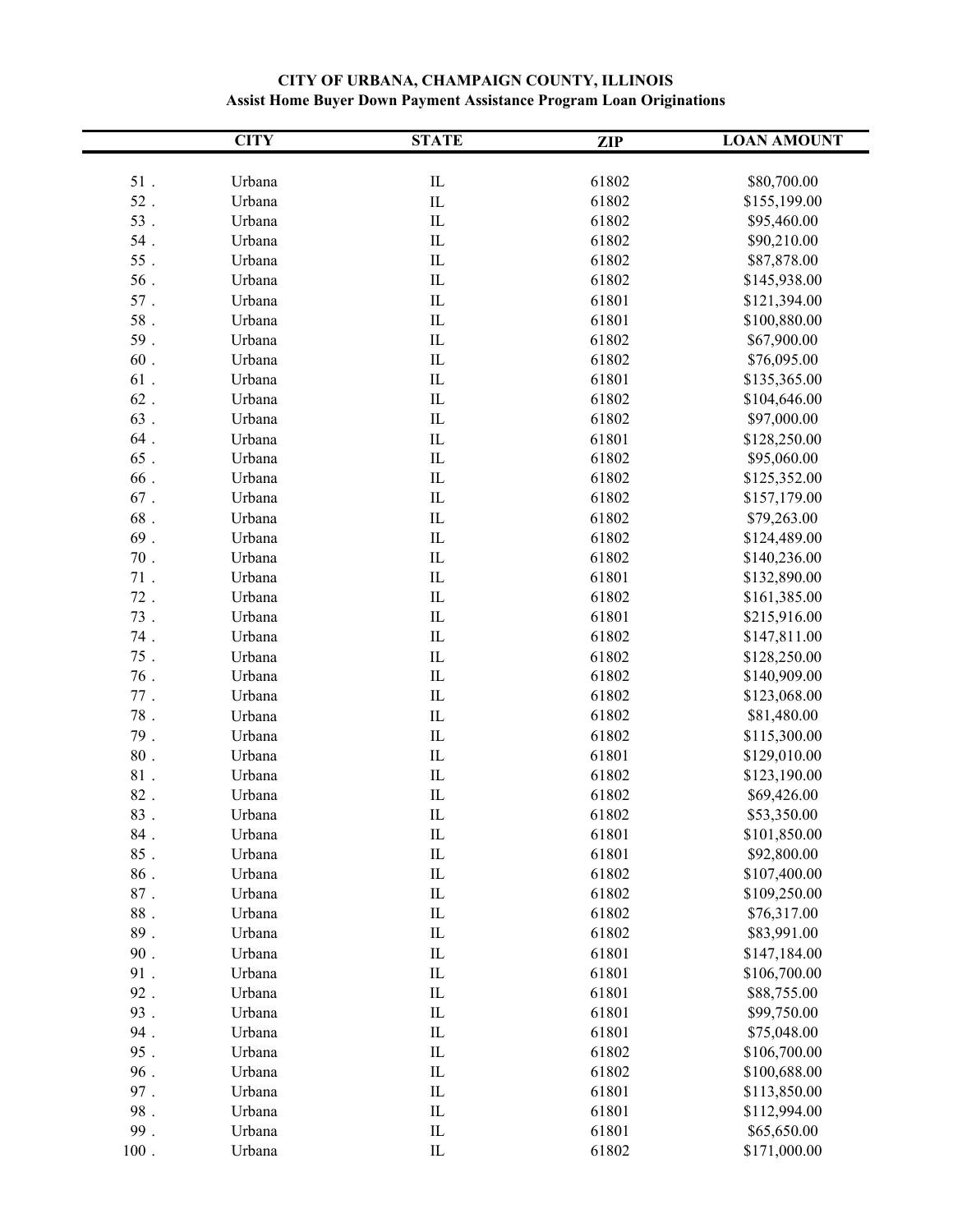|         | <b>CITY</b> | <b>STATE</b>             | <b>ZIP</b>    | <b>LOAN AMOUNT</b> |
|---------|-------------|--------------------------|---------------|--------------------|
|         |             |                          |               |                    |
| $101$ . | Urbana      | ${\rm IL}$               | 61802         | \$84,390.00        |
| 102.    | Urbana      | IL                       | 61801         | \$111,550.00       |
| $103$ . | Urbana      | ${\rm IL}$               | 61802         | \$116,400.00       |
| $104$ . | Urbana      | $\hbox{I\hskip-.15em L}$ | 61802         | \$72,750.00        |
| $105$ . | Urbana      | ${\rm IL}$               | 61802         | \$150,350.00       |
| $106$ . | Urbana      | $\hbox{I\hskip-.15em L}$ | 61801         | \$89,725.00        |
| $107$ . | Urbana      | $\rm IL$                 | 61802         | \$113,005.00       |
| $108$ . | Urbana      | IL                       | 61802         | \$127,555.00       |
| 109.    | Urbana      | IL                       | 61802         | \$67,803.00        |
| $110$ . | Urbana      | $\hbox{I\hskip-.15em L}$ | 61802         | \$140,650.00       |
| 111.    | Urbana      | $\hbox{I\hskip-.15em L}$ | 61801         | \$94,090.00        |
| 112.    | Urbana      | IL                       | 61801         | \$80,025.00        |
| 113.    | Urbana      | $\hbox{IL}$              | 61802         | \$102,820.00       |
| 114.    | Urbana      | ${\rm IL}$               | 61801         | \$120,280.00       |
| 115.    | Urbana      | IL                       | 61801         | \$108,640.00       |
| 116.    | Urbana      | $\hbox{I\hskip-.15em L}$ | 61802         | \$53,350.00        |
| 117.    | Urbana      | $\hbox{I\hskip-.15em L}$ | 61801         | \$97,485.00        |
| 118.    | Urbana      | $\hbox{I\hskip-.15em L}$ | 61802         | \$149,865.00       |
| 119.    | Urbana      | IL                       | 61801         | \$128,040.00       |
| 120.    | Urbana      | $\hbox{I\hskip-.15em L}$ | 61801         | \$91,180.00        |
| $121$ . | Urbana      | IL                       | 61801         | \$107,185.00       |
| 122.    | Urbana      | $\rm IL$                 | 61801         | \$90,210.00        |
| 123.    | Urbana      | $\rm IL$                 | 61802         | \$121,250.00       |
| 124.    | Urbana      | IL                       | 61802         | \$85,360.00        |
| 125.    | Urbana      | $\hbox{I\hskip-.15em L}$ | 61801         | \$137,740.00       |
| $126$ . | Urbana      | IL                       | 61801         | \$99,425.00        |
| 127.    | Urbana      | IL                       | 61801         | \$88,270.00        |
| $128$ . | Urbana      | ${\rm IL}$               | 61801         | \$106,700.00       |
| 129.    | Urbana      | ${\rm IL}$               | 61801         | \$95,500.00        |
|         |             |                          | <b>Total:</b> | \$13,679,160.00    |

### **CITY OF URBANA, CHAMPAIGN COUNTY, ILLINOIS Assist Home Buyer Down Payment Assistance Program Loan Originations**

**Average: \$106,040.00**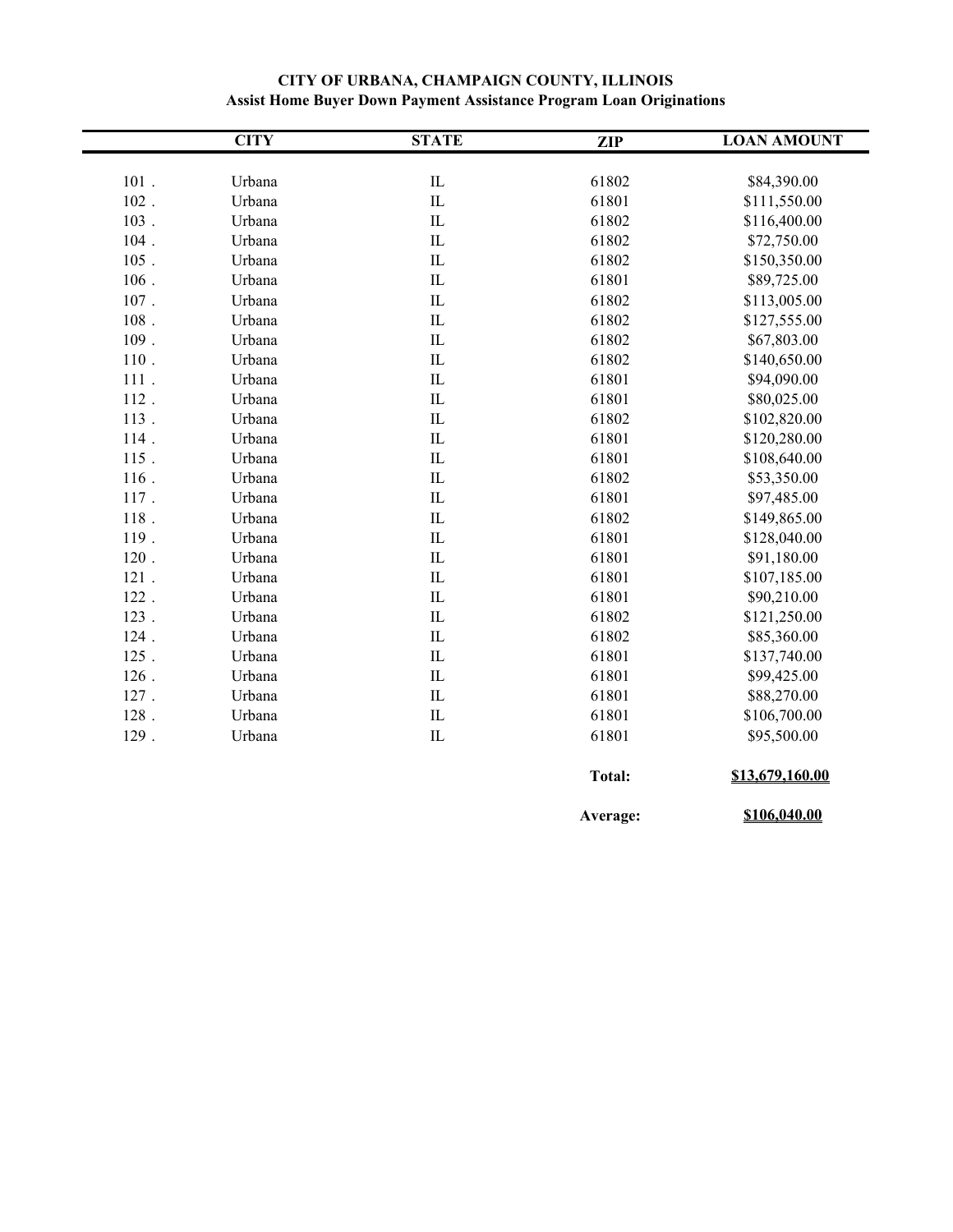# **STATE OF ILLINOIS**



# **GUIDELINES AND PROCEDURES**

# **FOR THE**

# **ALLOCATION OF PRIVATE ACTIVITY BONDING AUTHORITY**

# **IN ACCORDANCE WITH THE TAX REFORM ACT OF 1986**

# **AND 30 ILCS 345**

# **OFFICE OF THE GOVERNOR**

*Effective January 1, 2022*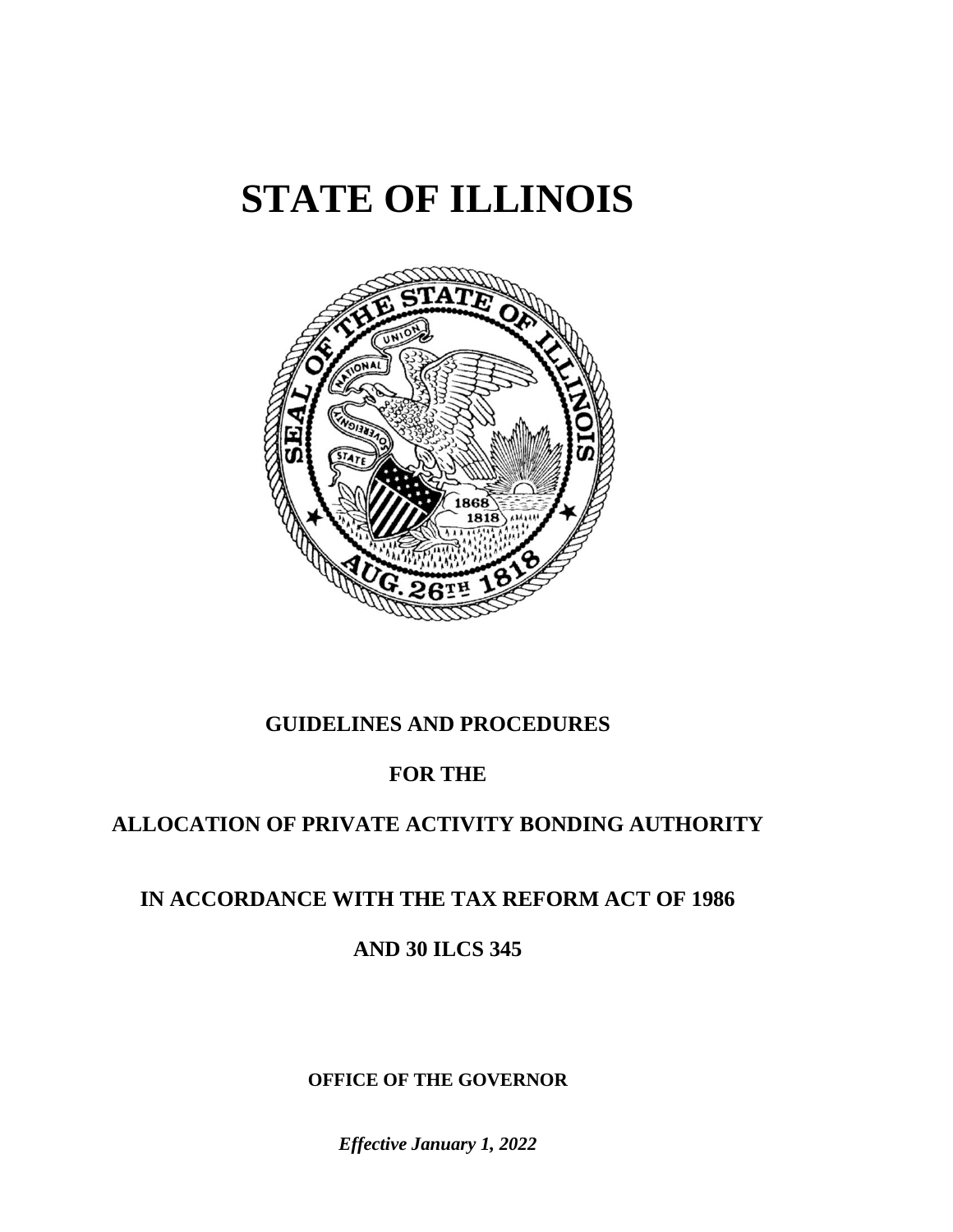# **TABLE OF CONTENTS**

| 1. Introduction                                     | 3  |
|-----------------------------------------------------|----|
| 2. Calendar Year 2022 State Ceiling and Allocations | 4  |
| 3. Home Rule                                        | 5  |
| 4. Non-Home Rule                                    | 8  |
| 5. State Agencies                                   | 11 |
| 6. Reallocation Provisions                          | 13 |
| 7. Appendix A - Standard Form of Letters            | 14 |
| 8. Appendix B - Annual Housing Report               | 19 |
| 9. Appendix C - Population Estimates                | 21 |

Questions regarding these guidelines and procedures may be directed to the Capital Markets Unit of the Governor's Office of Management and Budget at (312) 814-0023**.**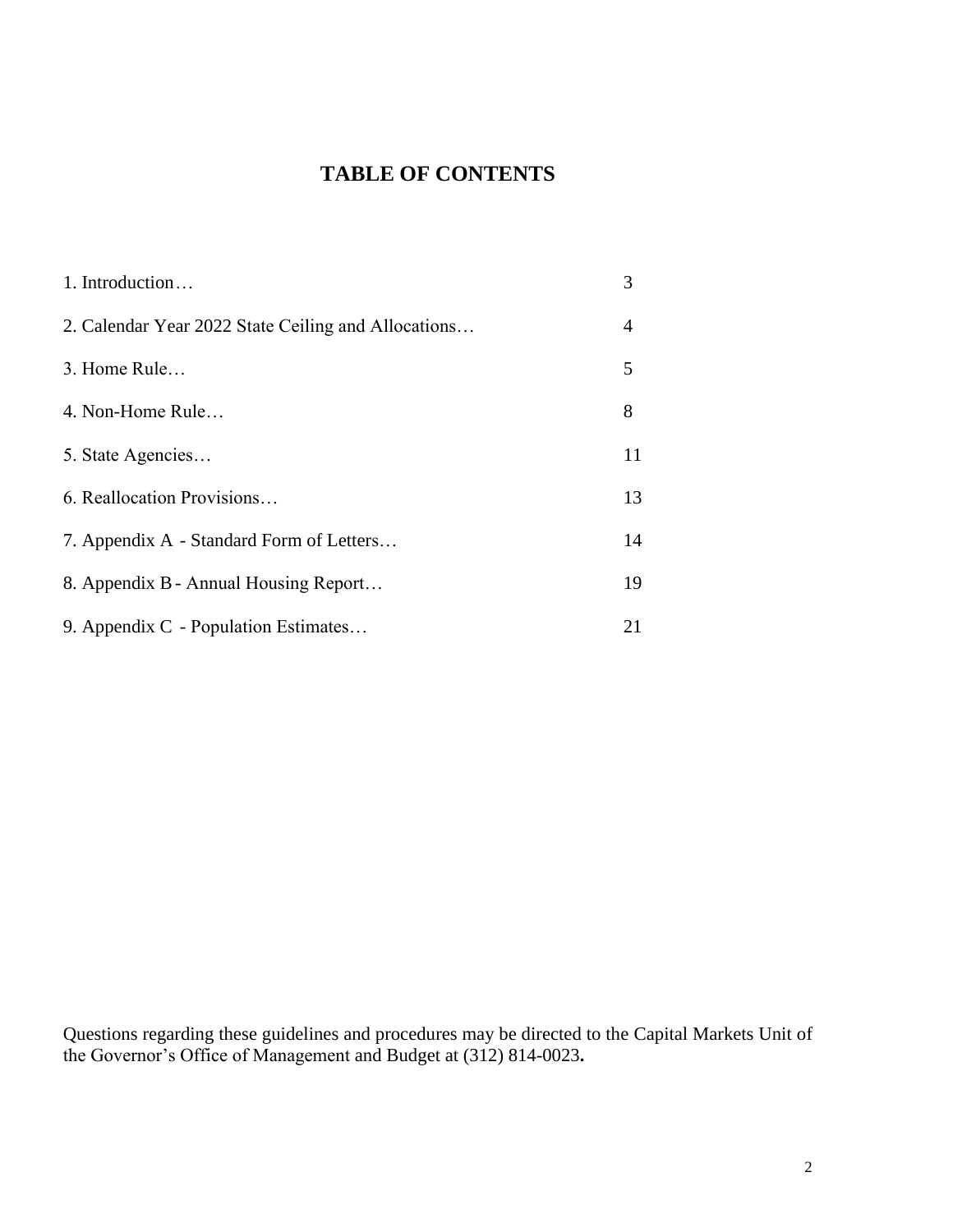# **INTRODUCTION**

The Federal Tax Reform Act of 1986 (the "Code") as amended, imposes a limit on the aggregate amount of "tax exempt private activity" bonds (also known as "Volume Cap") that can be issued by a state. While the Code provides an allocation scheme for specific issuing authorities, it also provides that a state may, by law, provide a different formula for allocating the State ceiling among the governmental units in the State having authority to issue such bonds. The State of Illinois ("the State") has adopted procedures for the allocation of Volume Cap pursuant to the Illinois Private Activity Bond Allocation Act, 30ILCS 345 (the "Illinois Allocation Act").

The Governor's Office is the entity charged with authority to allocate Volume Cap among the political subdivisions within the State. In the event of conflict between the Code and Illinois Allocation Act and these "2022 Guidelines and Procedures" (the "Guidelines"), the Code and the Illinois Allocation Act shall control. Any matters not covered by the Code or the Illinois Allocation Act or the Guidelines shall be decided by the Governor's Office, and the Governor's Office reserves the right to amend the Guidelines at any time.

These Guidelines are provided by the Governor's Office to assist issuers in understanding how the allocation formula will be administered. They do not represent a binding legal interpretation of either the Code or the Illinois Allocation Act. The Governor's Office will not make a legal determination of the applicability of the Code to an issuer, nor will it determine an issuer's compliance under the Code. Issuers should consult their own legal counsel to make these determinations.

The Guidelines require certain issuers to submit requests to the Governor's Office for allocations of Volume cap. In addition, they require issuers within the State to report on reallocations and their use of Volume Cap.

#### **PLEASE NOTE – ALL REQUESTS AND REPORTING SUBMISSIONS, AS DESCRIBED HEREIN, MUST BE SUBMITTED IN BOTH (i) HARD AND (ii) ELECTRONIC FORMATS (ADOBE ACROBAT "PDF") TO THE FOLLOWING ADDRESSES:**

#### **HARD COPY SUBMISSIONS TO:**

**Governor's Office of Management and Budget Capital Markets Unit– Volume Cap Submission JRTC, 100 W Randolph Street – Suite 15-100 Chicago, IL 60601 Attn: Sophia Ronis**

**ELECTRONIC (PDF) SUBMISSIONS TO: [OMB.VolumeCapRequest2022@Illinois.gov](mailto:OMB.VolumeCapRequest2021@Illinois.gov)**

**Please indicate the (i) name, (ii) status of your organization (Home Rule, Non-Home Rule or State Agency) and (iii) type of submission (either a "REPORT" or a "REQUEST") in the "SUBJECT" line of your submission e-mail. Please include the following information for a primary and secondary contact person in the body of each electronic submission (email):**

**Name Title Department/Division Phone Number Email address**

**IMPORTANT NOTE – The time and date stamp of the email will be used for the purpose of determining the order in which the submissions are received unless otherwise noted herein.**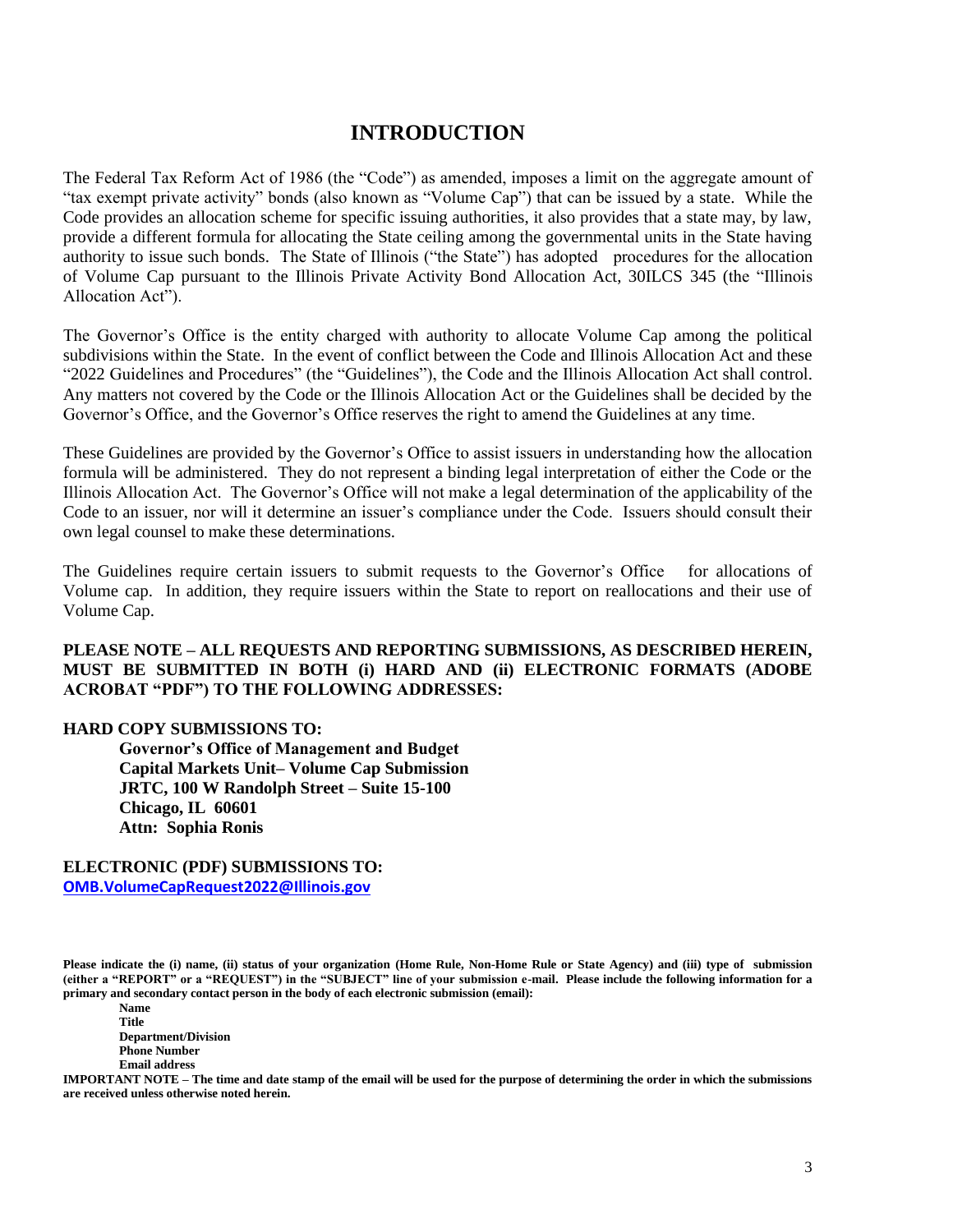# **Calendar Year 2022 State Ceiling and Allocations**

#### **2022 State Ceiling – Background and Calculation**

Section 146 of the Code limits the amount of qualified private activity bond debt that may be issued in a state during a calendar year ("the State Ceiling"). Section 146(d) of the Code was amended by H.R. 5662, the "Community Renewal Tax Relief Act of 2000 (the "CRTF Act")," to specify that beginning in calendar year 2002 the limit shall be the greater of \$75 multiplied by a state's population or \$225 million. The CRTF Act further specifies that beginning in calendar year 2003 the volume limit may be adjusted annually for inflation. Pursuant to Revenue Procedure 2008-66 published by the Internal Revenue Service, the volume limit on qualified private activity bonds adjusted for inflation for calendar year 2022 is (\$110 multiplied by the state's population).

Section 146(j) of the Code further requires that the calculation of the State Ceiling be based on the most recent resident population estimate released by the U. S. Bureau of the Census before the beginning of the calendar year. On December 30, 2019, the Population Division of the U.S. Census Bureau issued "Table 1: Annual Estimates of the Population for the United States, Regions, States, and Puerto Rico: April 1, 2000, to July 1, 2020 (NST-EST2021-01)" which reports Illinois's estimated population as 12,671,469.

Illinois 2022 State Ceiling is \$1,393,861,590.00 (\$110 x 12,671,469).

#### **Allocations**

Pursuant to the Statute, the table below denotes the initial allocation of the 2022 State Ceiling.

| Home Rule Units            | \$884,467,210.00   |
|----------------------------|--------------------|
| Non-Home Rule Units        | 254,697,190.00     |
| State Agencies/Authorities | 254,697,190.00     |
| Total                      | \$1,393,861,590.00 |

### **[REMAINDER OF PAGE LEFT INTENTIONALLY BLANK]**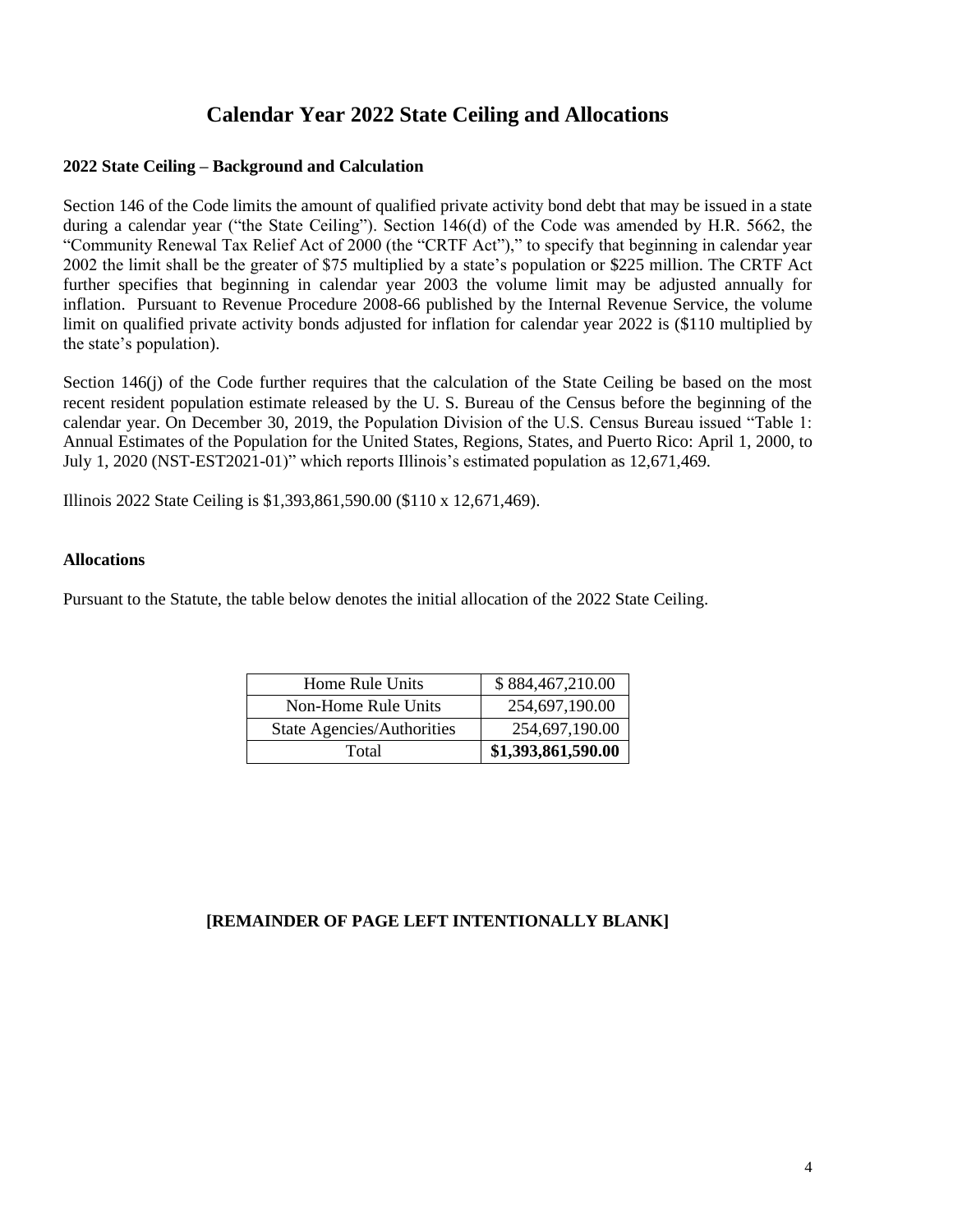# **HOME RULE UNITS**

#### **Allocation**

#### *January 1 Benchmark*

As described in "2022 State Ceiling – Background and Calculation" above, each Home Rule community is allocated an amount equal to (\$110 multiplied by its population and Cook County, as a Home Rule County, is allocated an amount equal to \$110.00 multiplied by the population of its unincorporated area). Based on the most recent US Census estimates the total amount for all Home-Rule units has been determined to be \$ 884,467,210.00. Appendix C attached identifies the list of Home Rule units and the population count used by the Governor's Office for the volume cap allocation. Special census estimates or other estimates for individual municipalities are not recognized by the Governor's Office.

During the period from January 1, 2022, through May 1, 2022, Home Rule units may not apply to the State for an allocation under the Illinois Allocation Act. Rather, Home Rule units must determine and monitor their own private activity bond limits as provided in the Illinois Allocation Act. Please see reporting requirements detailed below in "Home Rule Reporting".

#### *June 1 Benchmark*

Of the total amount available to each Home Rule unit of government with less than 2,000,000 inhabitants, the amount that has not been granted, transferred, or reserved by Home Rule units for specific projects or purposes as of May 1, 2022, shall be reserved to the Governor's Office on June 1, 2022 (the "home Rule Pool"). From the period of June 1 through July 15, 2022, one-half of the home rule Pool will be available to all Home Rule units with less than 2,000,000 inhabitants (the remaining half is available for allocation to the State or State Agencies as herein after described).

The Governor's Office will accept Home Rule units' requests for volume cap from the Home Rule Pool beginning on the first State business day on or after June 1, 2022. Requests will be accepted, via the methods described on page 3, only on or after 8:30 a.m., June 1, 2022. No requests can or will be accepted prior to this date and time. **On the first date that applications may be received all applications received between 8:30am and 5pm on such date shall be deemed equally first in line and the Governor's Office shall grant cap as it may determine. If more than one request is received in a day, other than the first day that applications may be submitted, completed requests will be logged in by the time the electronic submission is received, and processed on a first come, first-granted basis.** 

If a determination is made that there is a sufficient amount of allocation remaining in the Home Rule Pool upon a request made, an allocation approval letter will be sent to the applicant. The approval letter will be mailed by first class U.S. Mail to the signatory of the application letter Express mail will be used upon request and at the issuer's expense. The allocation is valid for a period of 60 calendar days from the date of the letter or December 28 of the year of the allocation. This period is set by Illinois Allocation Act and cannot be extended.

#### *July 15 Benchmark*

On and after July 15, 2022, the amount of the unused allocation from the Home Rule Pool shall be available to both Home Rule units of government (with less than 2,000,000 inhabitants) and to State agencies. Requests submitted prior to July 15 that are not completely fulfilled must be re-filed after July 15 if cap still is requested.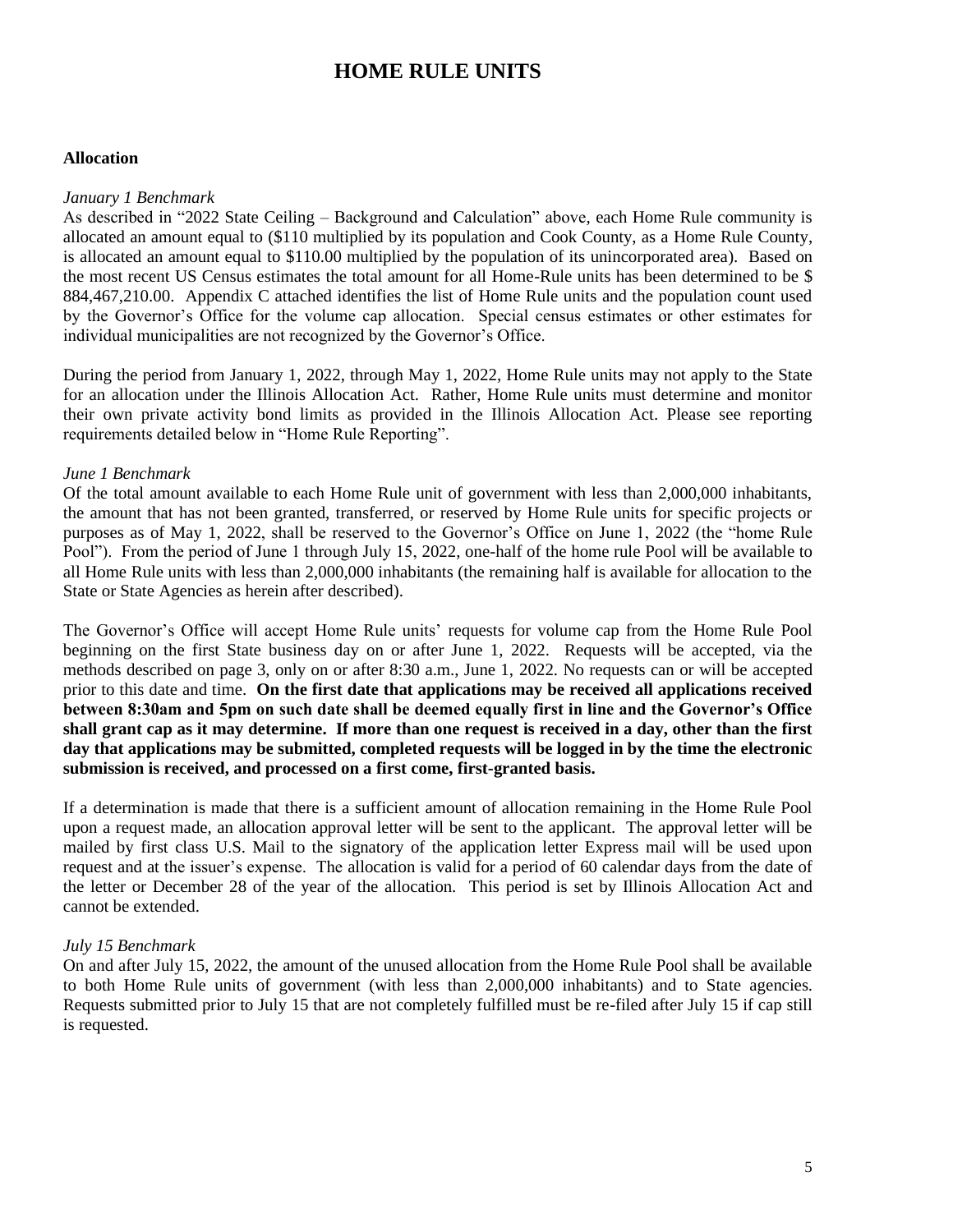The Governor's Office will accept Home Rule units' requests for volume cap from the Home Rule pool beginning on the first State business day on or after July 15, 2022. Requests will be accepted, via the methods described on page 3, only on or after 8:30 a.m., July 15, 2022. No requests can or will be accepted prior to this date and time. **On the first date that applications may be received all applications received between 8:30am and 5pm on such date shall be deemed equally first in line and the Governor's Office shall grant cap as it may determine. If more than one request is received in a day, other than the first day that applications may be submitted, completed requests will be logged in by the time the electronic submission is received, and processed on a first come, first-granted basis.** 

**Please Note –**

- **A completed "Allocation Request Letter" (Appendix A) and a copy of an "Official action", as defined in the Statute, must accompany all request submissions (June 1 or July 15). A submission will not be deemed complete unless a copy of Official action is included in the transmittal.**
- **No Home Rule unit may be granted more than 10% of the amount of total allocation initially available for Home Rule units for a single project. Home Rule units may submit separate requests for multiple projects. Requests must be for specific projects, not general use. Requests will be processed only for allocation to be used directly by the requesting Home Rule unit. Joint requests from more than one unit or requests from one unit for allocation that will also be used by other units of government will not be considered. Once an allocation is given to a specific unit, the Governor's Office will not object if units pool their allocations and join together in a bond issue as advised by legal counsel.**
- **The allocation approval letter to Home Rule units of government is valid for a period of 60 calendar days from the date of the letter or through December 31, 2022, whichever date comes first. If an issuer's allocation has expired, it may apply for a new allocation if allocation is still available. Such application will be processed by the Governor's Office in the same manner as any other new application.**
- **The State, a State agency or Home Rule unit may reallocate all or a portion of its ORIGINAL allocation to a Home Rule Unit, the State, a State agency or a Non Home Rule Unit of local government. Home Rule units may reallocate by official action of their governing body only as to volume cap reserved prior to May 1, 2022. Home Rule units MAY NOT reallocate any allocation granted by the Governor's Office after June 1. Please see "REALLOCATION PROVISIONS" for further details.**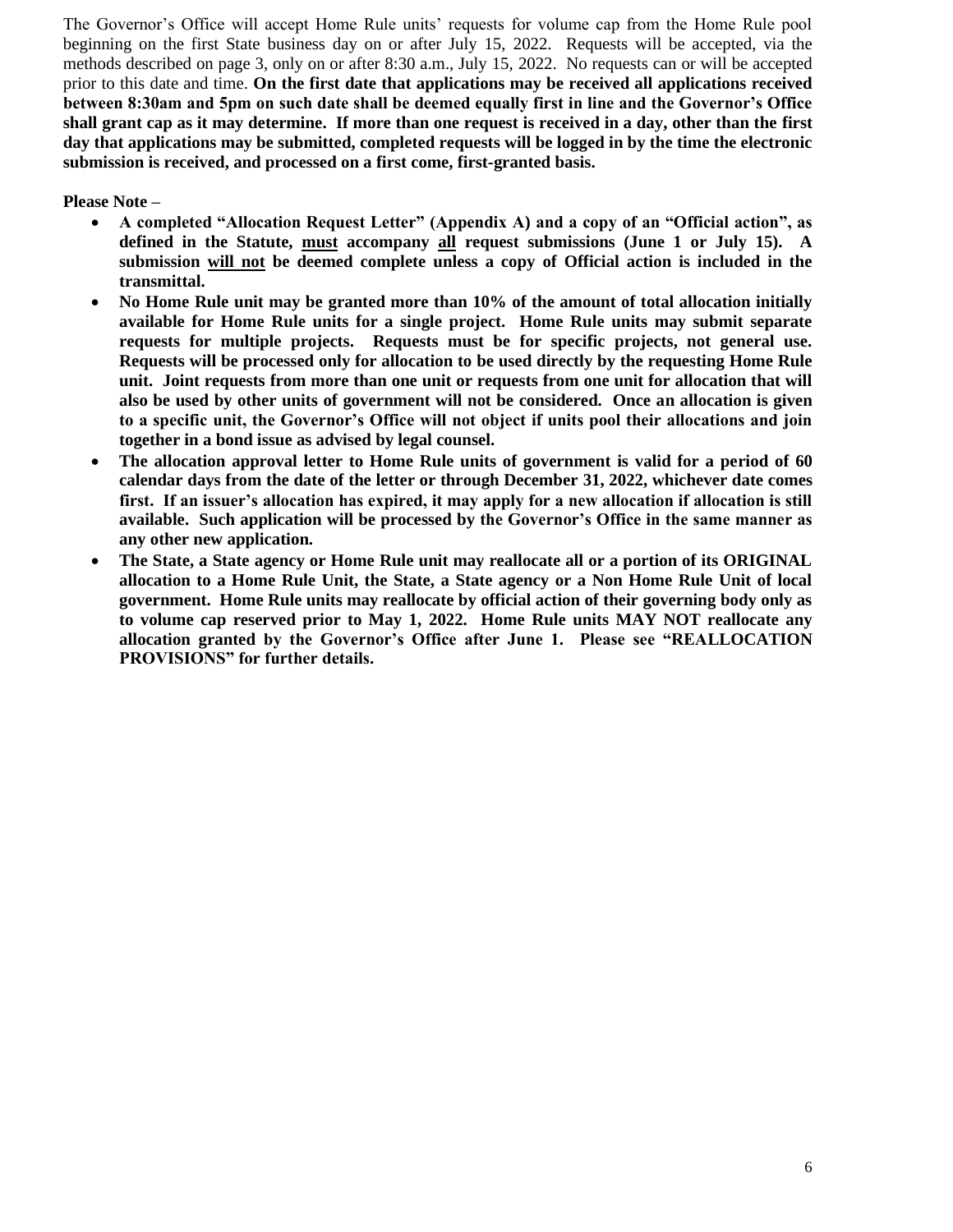### **Home Rule Reporting**

#### *Confirmation of Issuance*

Pursuant to Section 7 of the Illinois Allocation Act, any Home Rule unit utilizing Volume Cap (regardless of its source) is required to report, within 10 calendar days of issuance, the following:

- (a) Name of the Issuer.
- (b) Principal amount of the issue.
- (c) Purpose for which the private activity bonds were issued.
- (d) The amount, if any, used to refund any prior issue of private activity bond; and
- (e) IRS 8038

A form of the "Confirmation of Bond Issuance" letter is provided in Appendix A.

If the amount of bonds issued as stated in the confirmation letter is less than the amount approved for allocation for that project, the amount of unused allocation shall be added to the remaining pool allocation available. This "lapsed" volume cap will be offered first to all issuers who have requested volume cap whose requests were not completely fulfilled, in the order that such requests were initially filed. If more than one request was initially filed at the same time, the order of filing will be randomly assigned for purposes of offering lapsed cap. Volume cap is not considered lapsed unless the issuer or issuer's representative states in writing that all or a portion of the cap will not be used.

#### *Mid-Year Reporting*

No later than May 10, 2022, each Home Rule unit with less than 2,000,000 inhabitants must report to the Governor's Office in writing on volume cap (i) granted, (ii) transferred, or (iii) reserved by official action of the unit's governing body prior to May 1, 2022. The form described in Appendix A is provided for this purpose – "Report of Allocation Granted by Home Rule".

Once Volume Cap is properly reserved by a Home Rule unit prior to May 1, 2022, the Governor's Office will not object to the subsequent transfer or reallocation of such cap or filing of a carry-forward of such volume cap, and no notice to the Governor's Office of any such subsequent action is required. {Please note, however, that Home Rule units must provide notice to the Governor's office, as provided in Section 6 of the Illinois Allocation Act, within fourteen days of said reallocation.}

**Please Note - Copies of "Official Action", as defined in the Illinois Allocation Act, must accompany this reporting submission. Submission will not be deemed complete unless a copy of Official Action is included with the submissions.** 

# **[REMAINDER OF PAGE LEFT INTENTIONALLY BLANK]**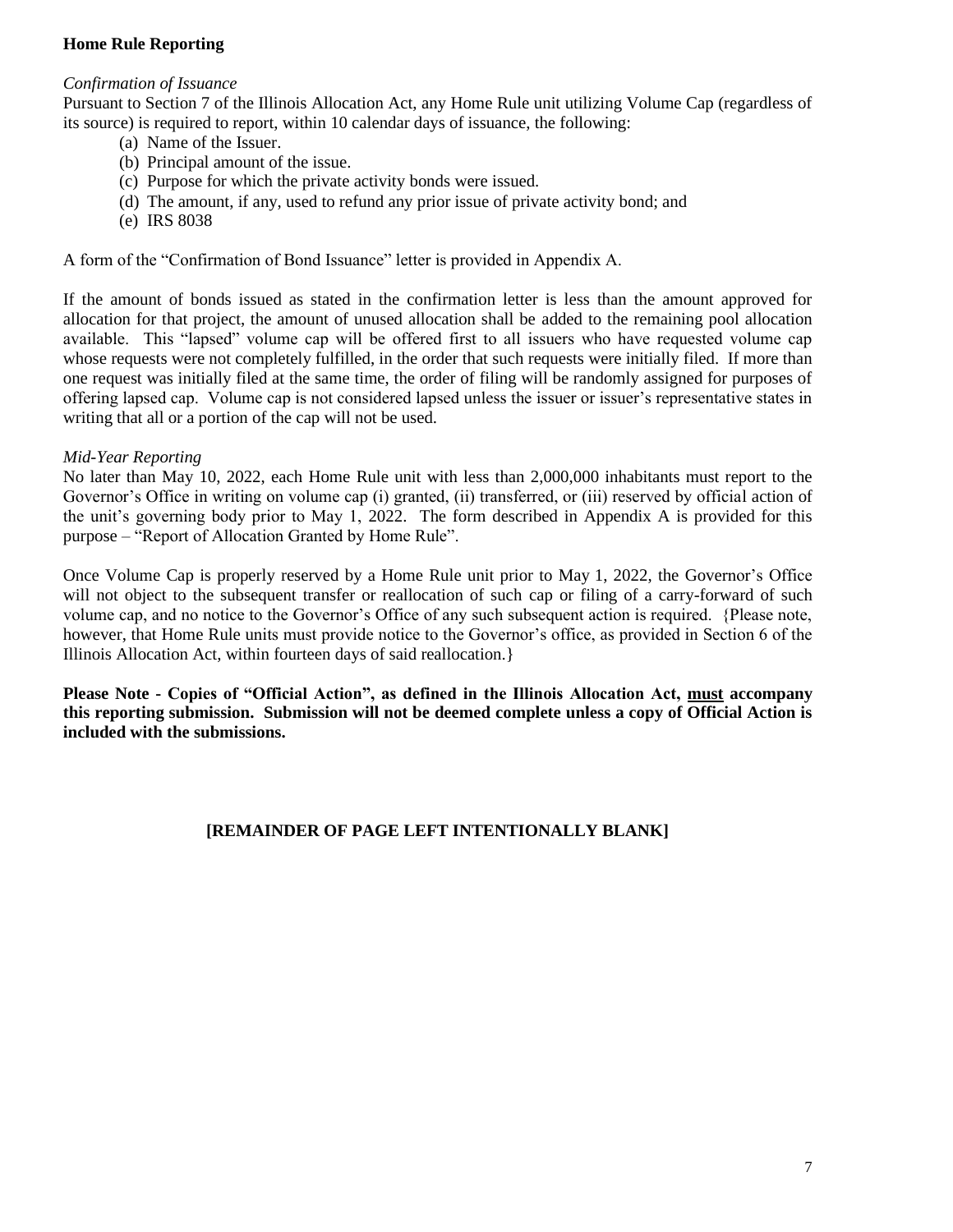# **NON-HOME RULE UNITS**

#### **Allocation Requests**

#### *January 1 Benchmark*

The 2022 allocation of Volume Cap available on or after January 1, 2022, to be issued by Non-Home Rule units of local government is expected to be \$254,697,190.00. Non-Home Rule units are defined as municipalities or counties, other than Home-Rule units. All other forms of government, such as local water districts or airport authorities, must apply for Volume Cap as a State Agency.

The Governor's Office will accept Non-Home Rule units' requests for Volume Cap from the Local Government Pool beginning on the first State business day on or after January 1, 2022 (January 3, 2022). Requests will be accepted, via the methods described on page 3, only on or after 8:30 a.m., January 3, 2022. No requests can or will be accepted prior to this date and time. **On the first date that applications may be received all applications received between 8:30am and 5pm on such date shall be deemed equally first in line and the Governor's Office shall grant cap as it may determine. If more than one request is received in a day, other than the first day that applications may be submitted, completed requests will be logged in by the time the electronic submission received, and processed on a first come, firstgranted basis.** 

If a determination is made that there is a sufficient amount of allocation remaining in the total available allocation, an allocation approval letter will be sent to the applicant. The approval letter will be mailed by first class U.S. Mail to the signatory of the application letter. Express mail may be used upon request and at the issuer's expense.

#### *July 15 Benchmark*

Of the total amount allocated to Non-Home Rule units, the amount of remaining allocation as of July 14, 2022 (the "Non-Home Rule Pool") shall be reserved to the Governor's Office on July 15, 2022, to be allocated to the State, State agencies or Non-Home Rule units as described in the Illinois Allocation Act. Requests submitted prior to July 15 that are not completely fulfilled must be re-filed on or after July 15 if volume cap is still requested**.**

The Governor's Office will accept Non-Home Rule units' requests for Volume Cap from the Non-Home Rule Pool beginning on the first State business day on or after July 15, 2022. Requests will be accepted, via the methods described on page 3, only on or after 8:30 a.m., July 15, 2022. No requests can or will be accepted prior to this date and time. **On the first date that applications may be received all applications received between 8:30am and 5pm on such date shall be deemed equally first in line and the Governor's Office shall grant cap as it may determine. If more than one request is received in a day, other than the first day that applications may be submitted, completed requests will be logged in by the time the electronic submission is received, and processed on a first come, first-granted basis.** 

#### **Please Note –**

- **A completed "Allocation Request Letter" (Appendix A) and a copy of an "Official Action", as defined in the Illinois Allocation Act, must accompany all request submissions (January 1 or July 15). A submission will not be deemed complete unless a copy of Official Action is included in the transmittal.**
- **No Non-Home Rule unit may be granted more than 10% of the amount of total allocation initially available to units of local government for a single project. Non-Home Rule units may submit separate requests for multiple projects. Requests must be for specific projects, not general use. Non-Home Rule units do not have power under statute to transfer or reallocate cap to other Non-Home Rule or Home-Rule units. Requests may be made only for cap that will be used within the Non-Home Rule unit's jurisdiction, as evidenced by such**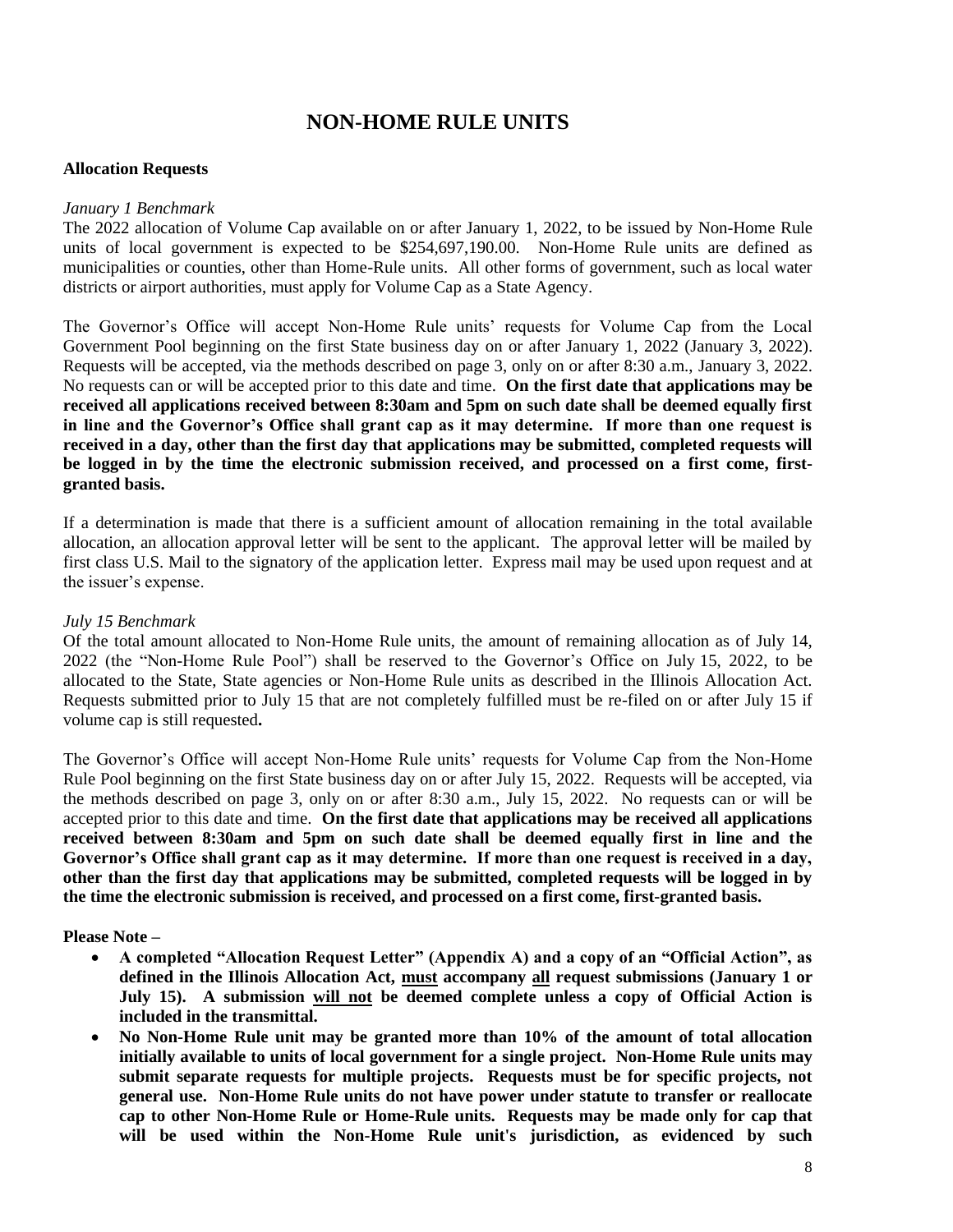**documentation or evidence as the Governor's Office shall request. Letters of intent from lenders shall be deemed prima facie evidence. Units planning to pool their allocations must certify their intent to comply with this section in their request letter.**

- **The allocation approval letter is valid for a period of 60 calendar days from the date of the letter. This period is set by the Illinois Allocation Act and cannot be extended.**
- **Pursuant to Section 6 of Illinois Allocation Act, a Non-Home Rule unit IS NOT AUTHORIZED TO REALLOCATE all or any unused portion of its allocation. Direct and indirect reallocations by Non-Home Rule Units are strictly prohibited. This prohibition is discussed more fully in the "Reallocation Provisions" of these Guidelines.**
- **The** proceeds from bonds utilizing Volume Cap allocated to a Non-Home Rule unit pursuant to these Guidelines must be used within the jurisdiction of the Non-Home Rule unit.

#### **[REMAINDER OF PAGE LEFT INTENTIONALLY BLANK]**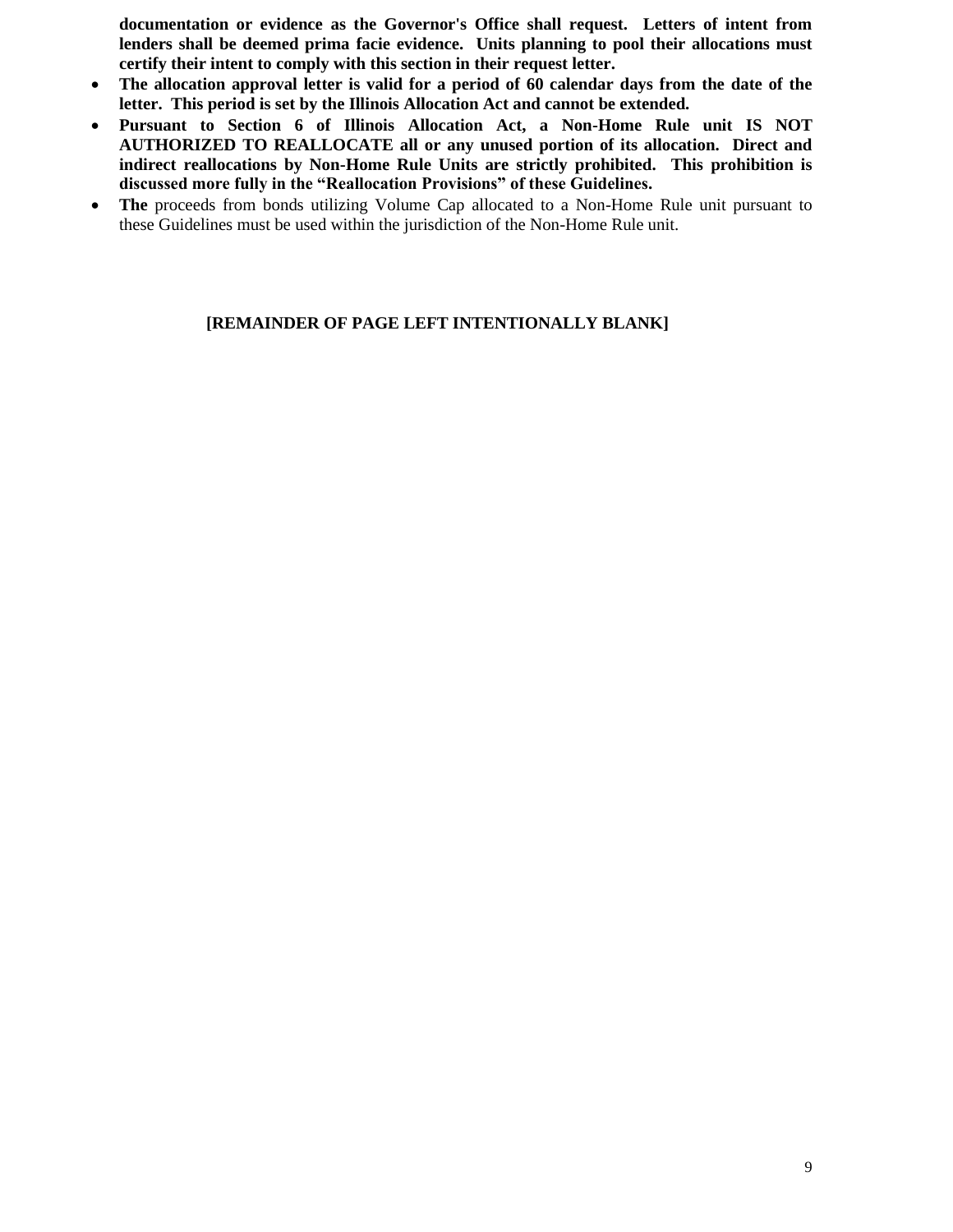#### **Non-Home Rule Reporting**

#### *Confirmation of Issuance*

Pursuant to Section 7 of the Illinois Allocation Act, Non-Home Rule units are required to report, within 10 calendar days of issuance, the following:

- (a) Name of the Issuer.
- (b) Principal amount of the issue.
- (c) Purpose for which the private activity bonds were issued.
- (d) The amount, if any, used to refund any prior issue of private activity bond; and
- (e) IRS 8038

A form of the "Confirmation of Bond Issuance" letter is provided in Appendix A.

If the amount of bonds issued as stated in the confirmation letter is less than the amount approved for allocation for that project, the amount of unused allocation shall be added to the remaining pool allocation available. This "lapsed" volume cap will be offered first to all issuers who have requested volume cap whose requests were not completely fulfilled, in the order that such requests were initially filed. If more than one request was initially filed at the same time, the order of filing will be randomly assigned for purposes of offering lapsed cap. Volume cap is not considered lapsed unless the issuer or issuer's representative states in writing that all or a portion of the cap will not be used.

#### *Annual Reporting of Housing Projects*

The Illinois Allocation Act requires Non-Home Rule units to provide an annual report of all private activity bonds issued for any housing purposes which utilizes volume cap allocated by the State. Details on the reporting requirement can be located in the Section 7.5 of the Illinois Allocation Act. A form to aid reporting has been provided in Appendix B to these Guidelines. Calendar Year 2022 submissions are to be sent via the instructions set forth on page 3 of these Guidelines by February 1, 2022. An additional copy of this report only must also be submitted to the Illinois Housing Development Authority ("IHDA") at the following address:

Illinois Housing Development Authority Attention: General Counsel 401 North Michigan Avenue Chicago, IL 60611

### **[REMAINDER OF PAGE LEFT INTENTIONALLY BLANK]**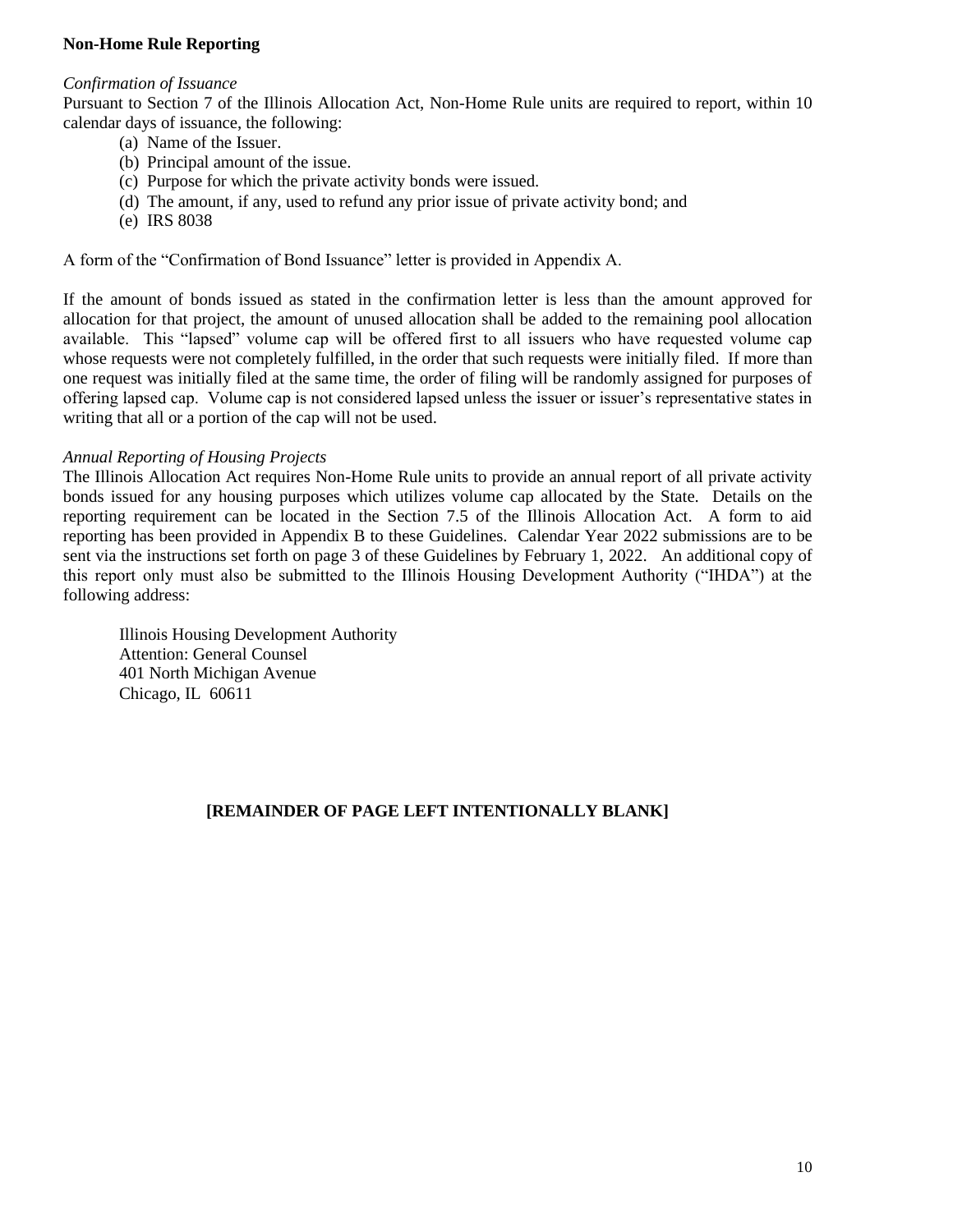# **STATE AGENCIES**

#### **Allocation Requests**

For calendar year 2022 there is expected to be \$254,697,190.00 for use by State Agencies, (the "State Agency Pool"), defined as any State agency, commission, board, authority, or body politic and corporate of the State authorized by law to issue Private Activity Bonds, other than a Non-Home Rule or Home-Rule unit.

The Governor's Office may allocate among all State agencies from the State Allocation Pool available after January 3, 2022. In addition, State agencies may apply beginning on or after the first State business day after June 1, 2022, for the allocation retained by the Governor's Office from the Home-Rule Pool and beginning on or on July 15, 2022, for the allocation retained, if any, from the Non-Home Rule Pool. Requests submitted prior to June 1 which are not completely fulfilled, and requests submitted prior to July 15 which are not completely fulfilled must be re-filed after July 15 if cap from the Non-Home Rule pool is requested. Please see "HOME RULE" and "NON-HOME RULE" sections for submission procedures.

#### **Please Note-**

- **Requests will be processed only for allocation to be used directly by the requesting State agency. Requests may be requested and granted on a lump-sum by private activity bond category or individual project basis as the Governor's Office may determine. Joint requests from more than one State agency or units of government or requests from one State agency for an allocation that will be used by other units of government will not be considered. Once an allocation is given to a specific State agency, the Governor's Office will not object if units pool their allocations and join together in a bond issue as advised by legal counsel.**
- **State agencies may submit requests for allocations of any amount. The 10% limit does not apply to State Agencies**
- **The Governor's Office may consult with State agencies prior to submission of their allocation requests and determine the amount of allocation that shall be requested and approved. The allocation shall be valid through the end of the calendar year.**
- **State agencies may reallocate their unused allocation in the manner described in "REALLOCATION PROVISIONS" with the approval of the Governor's Office. A State agency that issues bonds after receiving a reallocation from a Home-Rule unit or another State agency shall submit the information described in the "Reporting" section below.**
- **State agencies also may file a carry-forward of an allocation remaining at the end of one calendar year to the next under certain circumstances, with the approval of the Governor's Office. Issuers should consult their legal counsel with respect to the applicability of this provision to their circumstances**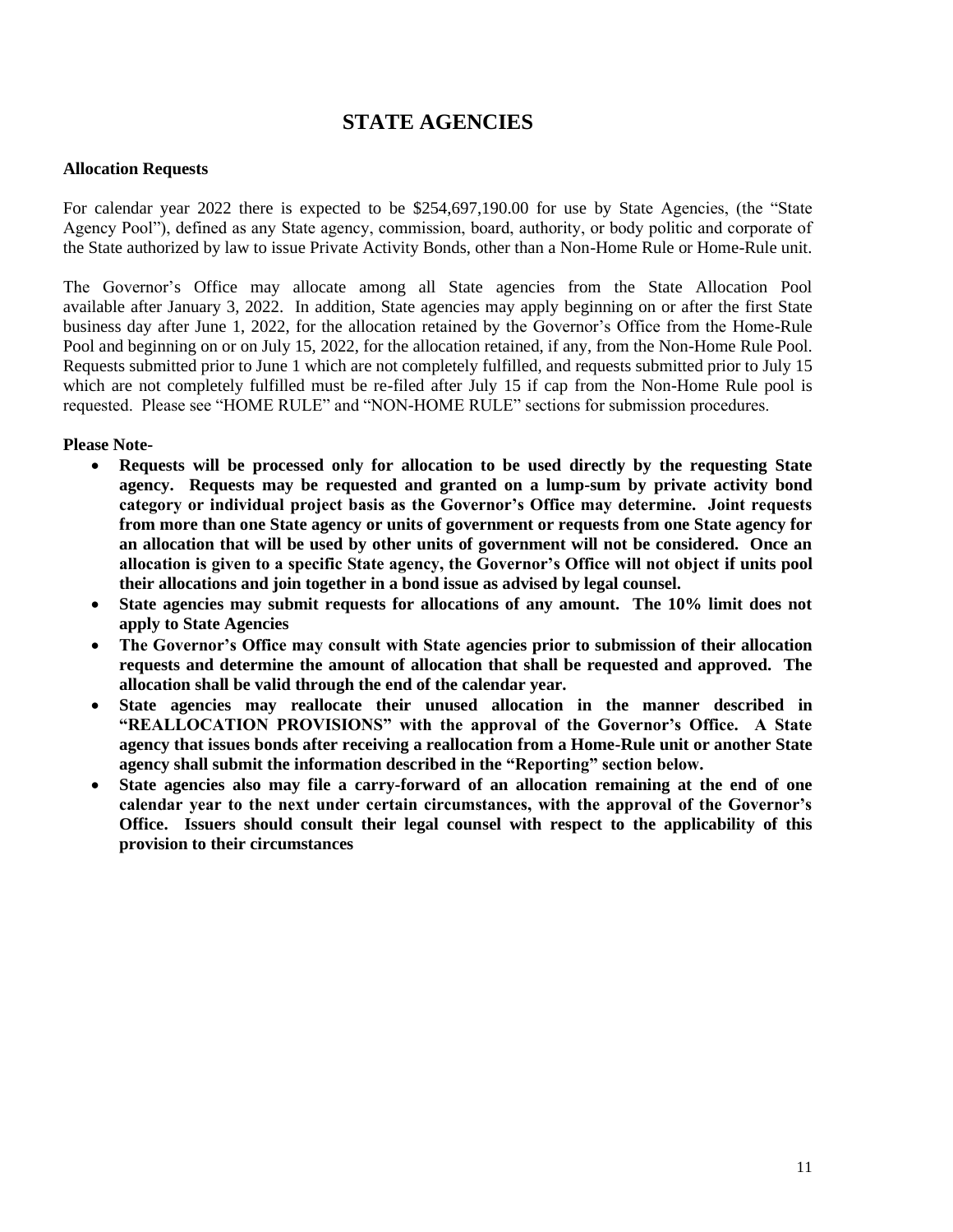#### **State Agency Reporting**

#### *Confirmation of Issuance*

Pursuant to Section 7 of the Illinois Allocation Act. State Agencies are required to report, within 10 calendar days of issuance, the following:

- (a) Name of the Issuer.
- (b) Principal amount of the issue.
- (c) Purpose for which the private activity bonds were issued.
- (d) The amount, if any, used to refund any prior issue of private activity bond; and
- (e) IRS 8038

A form of the "Confirmation of Bond Issuance" letter is provided in Appendix A.

If the amount of the bonds issued as stated in the confirmation letter is less than the amount approved for allocation for that project, the unused allocation amount shall be retained by the State Agency unless otherwise directed by the Governor's Office.

#### *Annual Reporting of Housing Projects*

Pursuant to the Illinois Allocation Act, State Agencies are required to provide an annual report of all private activity bonds issued for any housing purposes which utilizes volume cap allocated by the State. Details on the reporting requirement can be located in Section 7.5 of the Illinois allocation Act and a form has been provided in Appendix B for submission. Calendar Year 2022 Submissions are to be sent via the instruction set forth on page 3 of these guidelines by February 1, 2022. An additional copy of this report only must also be submitted to the Illinois Housing Development Authority ("IHDA") at the following address:

Illinois Housing Development Authority Attention: General Counsel 401 North Michigan Avenue Chicago, IL 60611

### **[REMAINDER OF PAGE LEFT INTENTIONALLY BLANK]**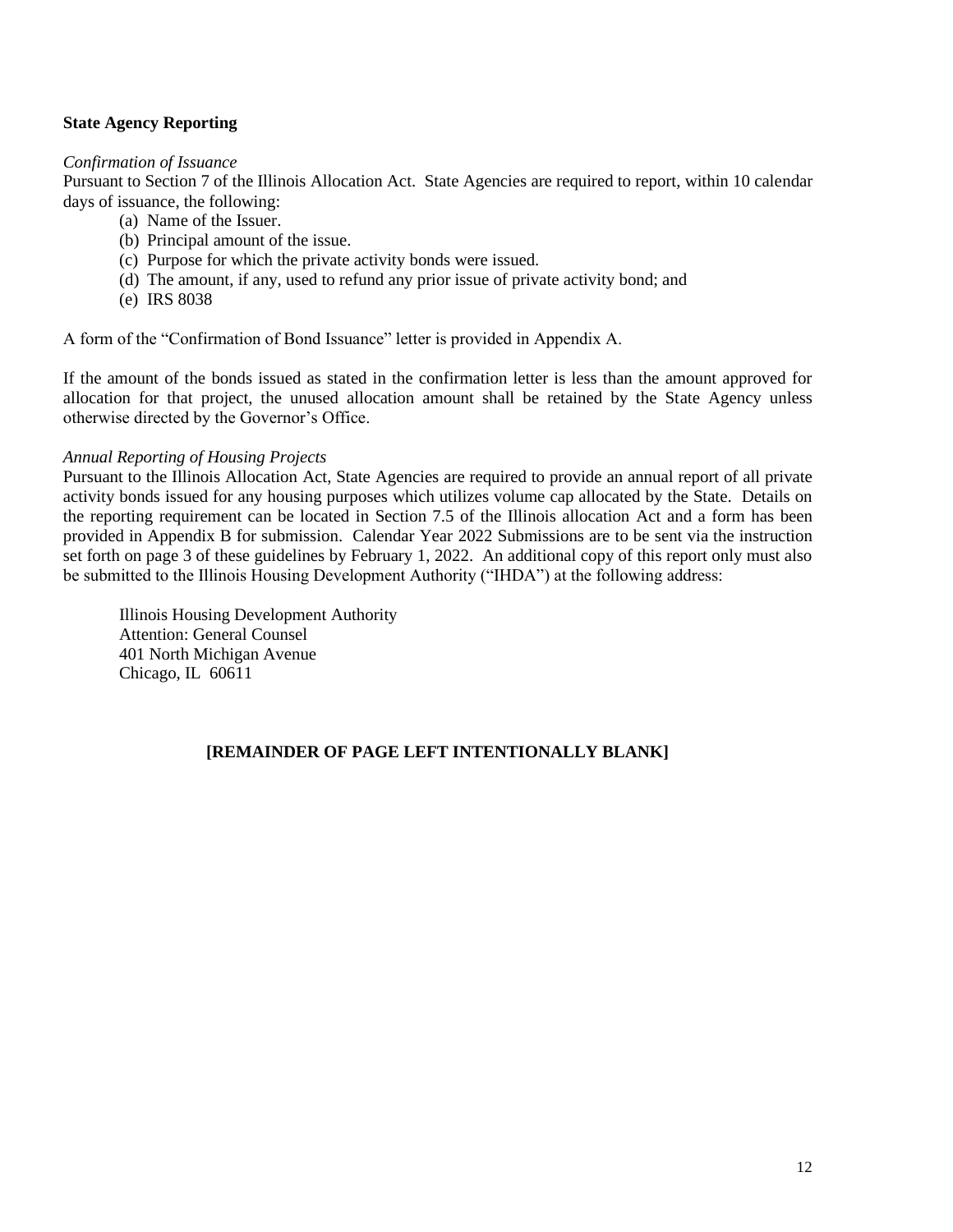# **REALLOCATION PROVISIONS**

Reallocations by the State, a State Agency or a Home Rule Unit

The State, any State Agency or Home Rule unit may voluntarily reallocate to any Non-Home Rule unit of local government, Home-Rule unit, the State or any State agency all or any portion of its unused allocation. {The State Agency or Home Rule unit reallocating all or a portion of its unused allocation must provide notice to the Governor's office within fourteen days of said reallocation.}

Consistent with the Illinois Allocation Act and these guidelines, entities that issue private activity bonds on the basis of reallocations must submit to the Governor's Office written evidence of such reallocation and a confirmation of bond issuance letter within ten calendar days from the date the bonds are issued.

Reallocations by a Non-Home Rule Unit Are Prohibited

Non-Home Rule units may not reallocate to any issuer. This prohibition applies to direct reallocations and to reallocations attempted via an intergovernmental or other agreement. Allocations made to Non-Home Rule units pursuant to the Illinois Allocation Act and these Guidelines may not be used in an issuance by another governmental entity on behalf of the Non-Home Rule unit or as a surrogate for the Non-Home Rule unit via an intergovernmental or other agreement.

### **[REMAINDER OF PAGE LEFT INTENTIONALLY BLANK]**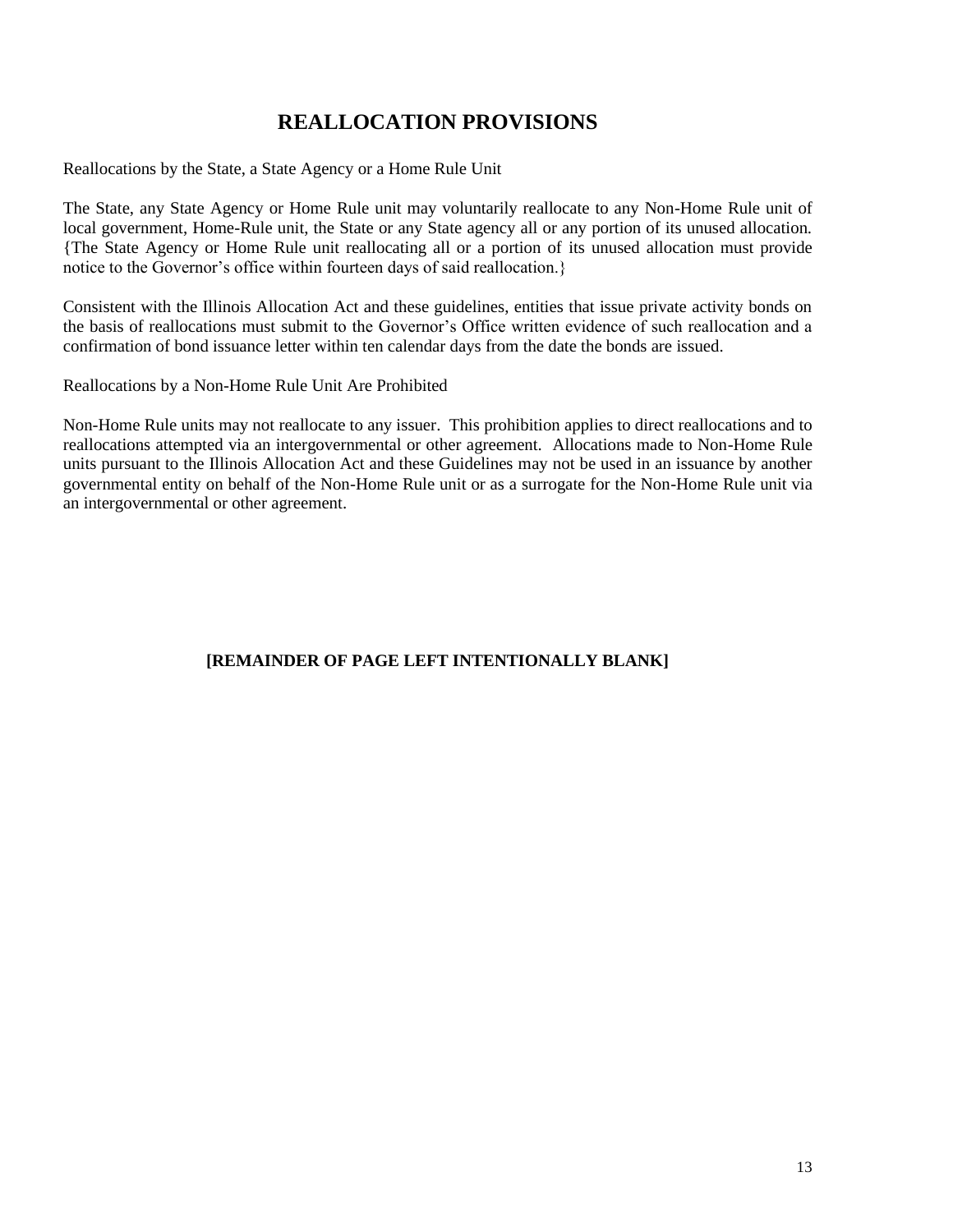# **APPENDIX A**

# **STANDARD FORM OF LETTERS**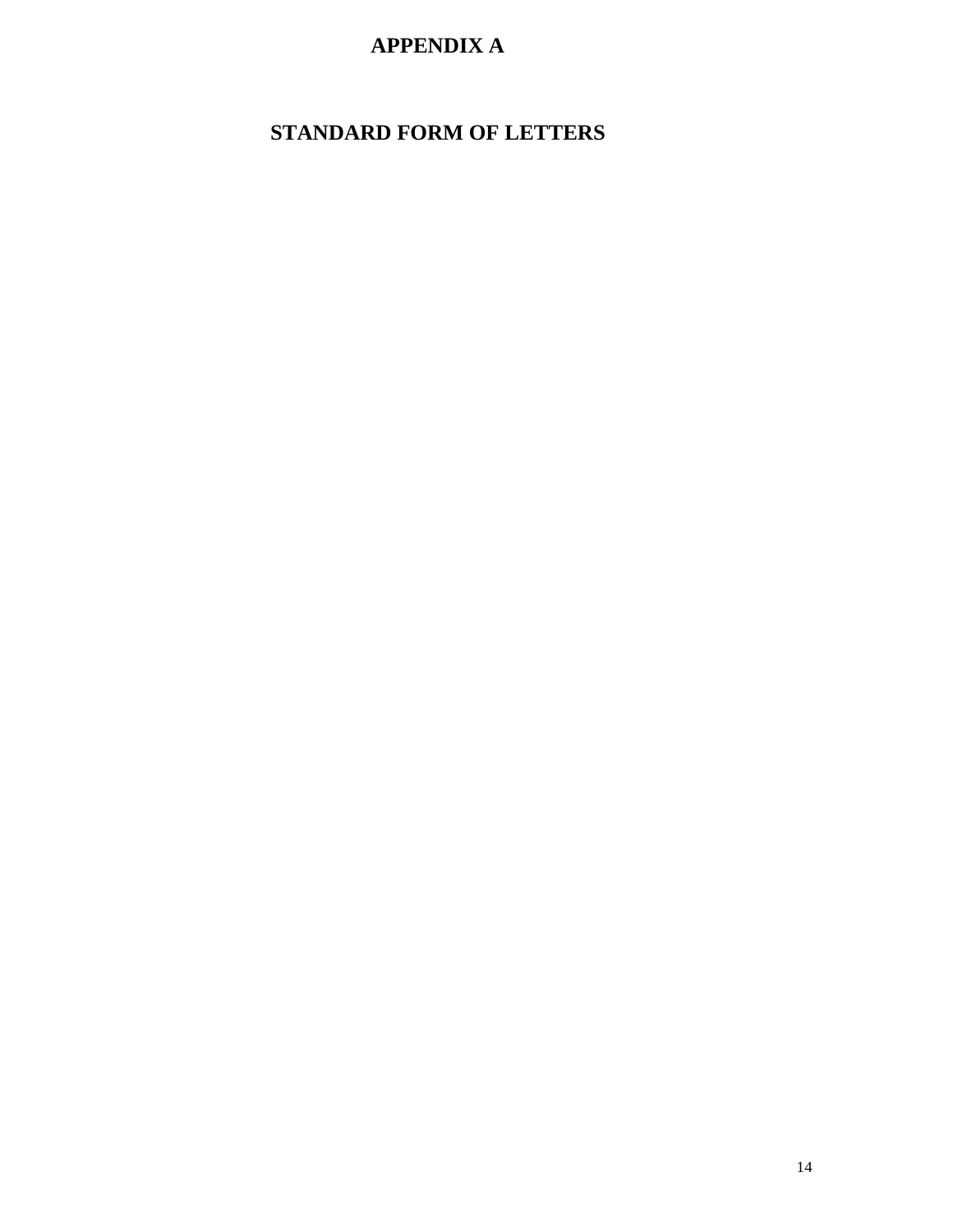(Letterhead of Signatory)

#### **ALLOCATION REQUEST LETTER FROM ALL ISSUERS**

(Date)

Office of the Governor Governor's Office of Management and Budget 100 W. Randolph Street – Suite 15-100 Chicago, IL. 60601

Attn: Sophia Ronis

ATTENTION: Debt Management Unit

RE: Issuer: \_\_\_\_\_\_\_\_\_\_\_\_\_\_\_\_\_\_\_\_\_\_\_\_\_\_\_\_\_\_\_\_\_\_\_\_\_\_\_\_ Type: (Home-Rule, Non-Home Rule or State agency) Maximum Principal Amount: Bond Description: (project, beneficiary, location, type/category of bonds)

Dear Governor J B Pritzker:

In accordance with the Tax Reform Act of 1986 as passed by 99th Congress 2nd Session (1986), as amended, and *30 ILCS 345*, the (name of issuer) respectfully requests an allocation for the above-captioned private activity bonds. In preparation for this bond issue to date, all applicable Federal and State requirements have been complied with. A copy of the inducement resolution or similar official action for this issue has been attached herewith.

[(The following is required only of Non-Home Rule units which expect to join other units in a single bond issue as described in the guidelines): I hereby certify that (name of issuer) intends to comply with requirements set forth in the Governor's Office guidelines and will not transfer or reallocate any cap received from the Governor's Office to other Non-Home Rule or Home-Rule units and will use the cap only within our jurisdiction.]

I hereby certify under penalty of perjury, that to the best of my knowledge, the issuance of the Private Activity Bond was or will not be made in consideration of any bribe, gift, gratuity or direct or indirect contribution to any political campaign.

Please forward the allocation approval letter to the undersigned [or to:  $\qquad \qquad$  ]. Bond counsel for these bonds [is expected to be \_\_\_\_\_\_\_\_\_\_\_\_\_\_, who may be reached at [phone number]] [has not yet been selected].

Sincerely,

(Name of issuer)

(Signature of authorized public official) (Title) (Phone number)

\_\_\_\_\_\_\_\_\_\_\_\_\_\_\_\_\_\_\_\_\_\_\_\_\_\_\_\_\_\_

[Note: The Bond description cannot be materially changed after submission.]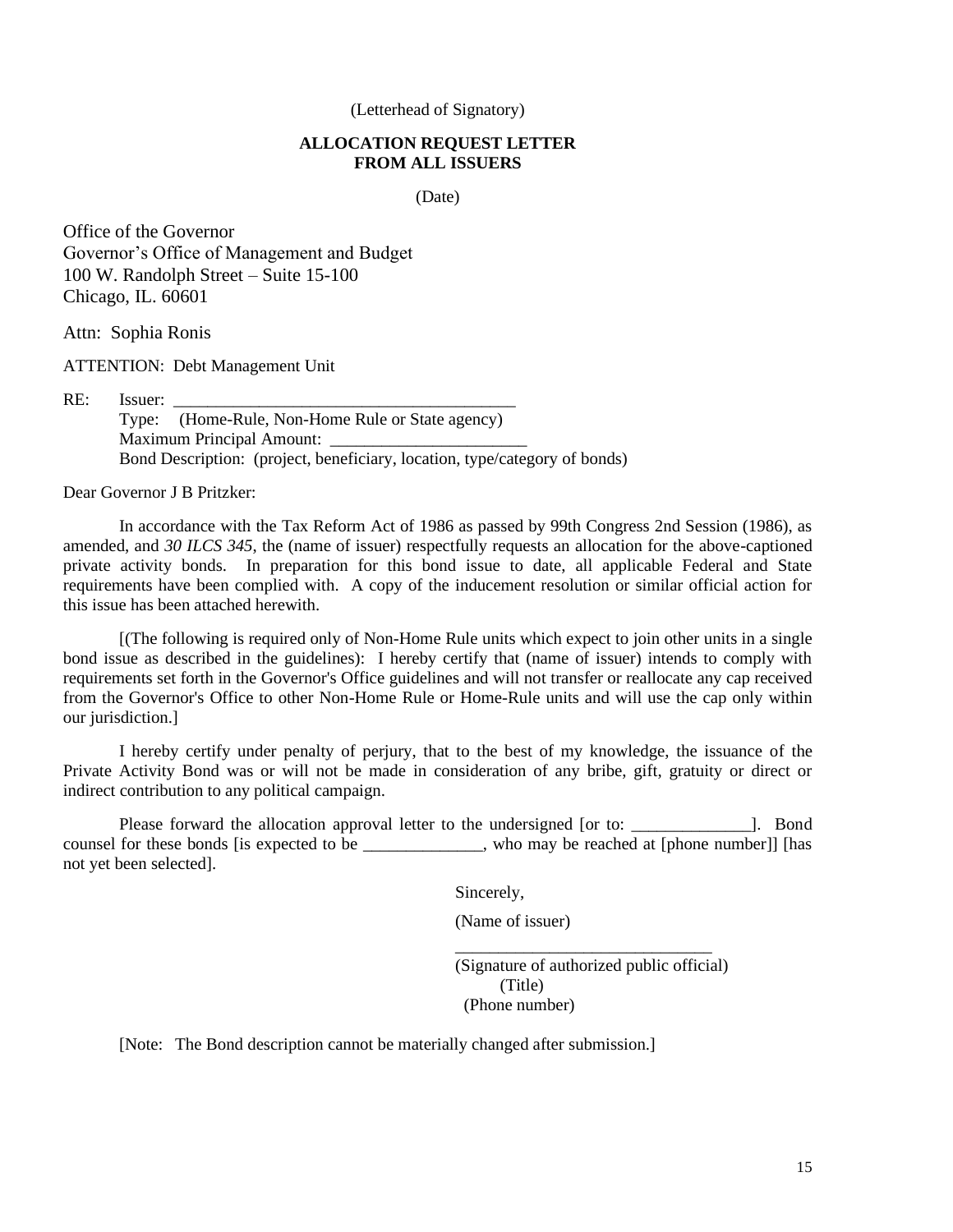#### (Governor's Letterhead)

### **BOND ALLOCATION APPROVAL LETTER**

(Date)

Allocation Number (our assigned number)

(Name of issuer)

Attention: (Name of Official)

Re: Issuer: \_\_\_\_\_\_\_\_\_\_\_\_\_\_\_\_\_\_\_\_\_\_\_\_\_\_\_\_\_\_\_\_\_\_\_\_\_\_\_\_\_\_\_\_\_\_\_\_

Type: (Home-Rule, Non-Home Rule or State agency) Maximum Principal Amount: Bond Description: (project, beneficiary, location, type/category of bonds)

Ladies and Gentlemen:

In accordance with the Tax Reform Act of 1986, as amended, and *30 ILCS 345*, the above-captioned Issuer has requested an allocation for Private Activity Bonds with respect to the above-captioned bonds. In support of this request, I have been presented with the resolution duly adopted by the Issuer or similar official action with respect to the above-captioned bonds.

I hereby allocate \$\_\_\_\_\_\_\_\_ of the State's 2022 maximum limit on private activity bonds to the above-captioned Issuer.

Pursuant to Section 6 of the Illinois Private Activity Bond Allocation Act, this allocation is only valid if:

- (1) the proceeds from the bonds (the "Bonds") utilizing the bond volume cap are to originate single family mortgages to finance the purchase of homes located within the jurisdiction of the unit local government applying for the bond volume cap, or the costs associated therewith, or, if not so used, applied to redeem the Bonds; and
- (2) the unit of local government is the Issuer of the Bonds.

"Issuer" as used herein is the entity named on the Bonds and obligated for the repayment of the Bonds and does not include an entity for whom bonds have been issued by another party via an intergovernmental or other agreement.

This allocation is valid through and including \_\_\_\_\_\_\_\_\_\_\_\_\_\_\_\_. If the above-captioned bonds have not been issued by said date this allocation automatically expires and is available for reallocation.

> Sincerely, J B PRITZKER

Governor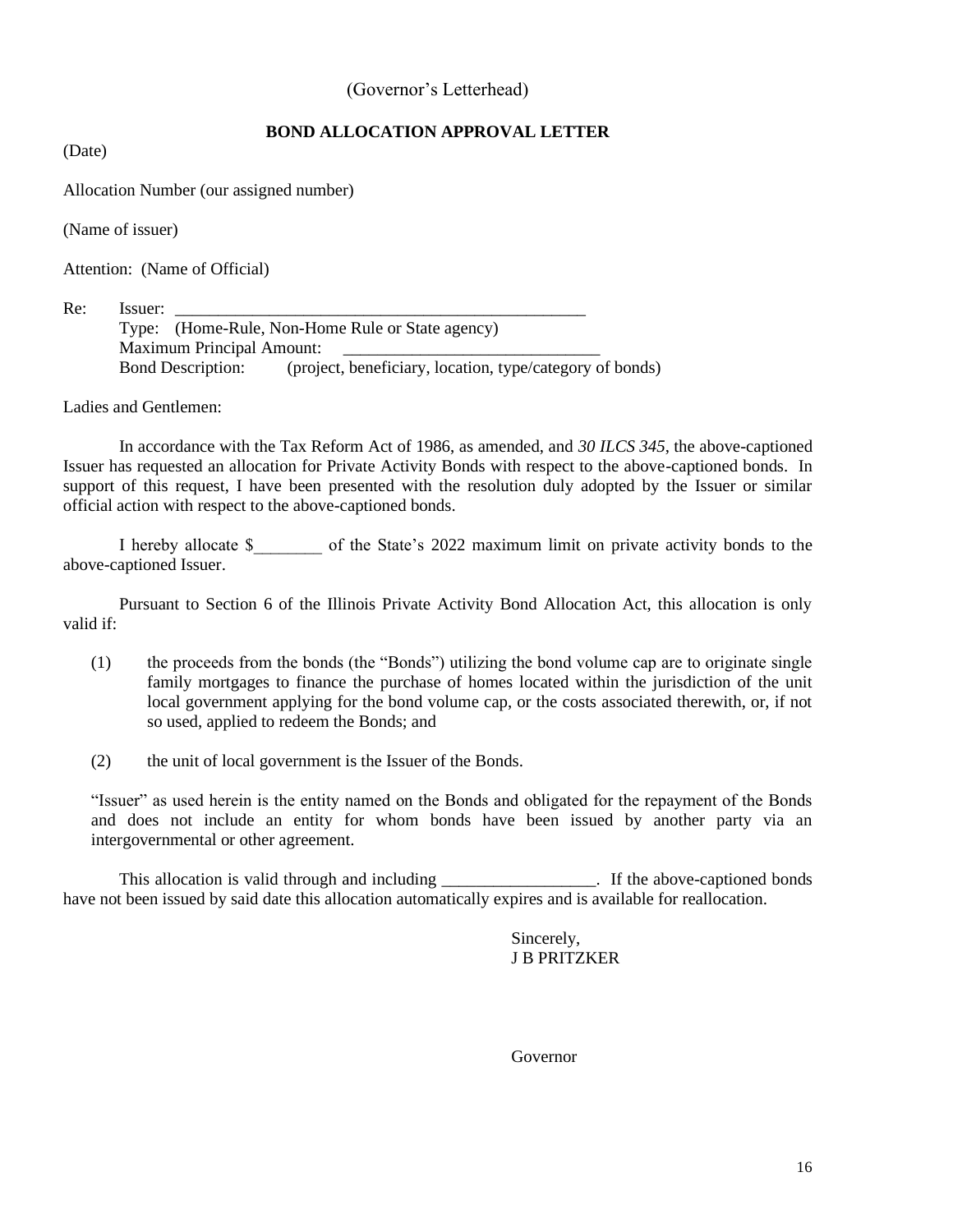(Letterhead of Signatory)

### **CONFIRMATION OF BOND ISSUANCE TO BE PROVIDED BY ISSUER**

(Date) [Within 10 calendar days of issuance]

Allocation Number: (assigned by us in the allocation approval letter)

Office of the Governor Governor's Office of Management and Budget 100 W. Randolph Street – Suite 15-100 Chicago, IL. 60601 Attn: Sophia Ronis

ATTENTION: Debt Management Unit

Re: Issuer:

Type: (Non Home-Rule, Home-Rule or State agency) Date of Issuance: Principal Amount Issued: Bond Description: (project, beneficiary, location, type/category of bonds)

Dear :

In accordance with the Tax Reform Act of 1986, as amended, and *30 ILCS 345*, the abovecaptioned Issuer is giving notice that the above-captioned private activity bonds have been issued. With regard to the issuance of these bonds, all applicable federal and state requirements have been complied with. The total allocation provided for this bond issue in the Allocation Approval Letter dated \_\_\_\_\_\_\_\_\_\_\_\_\_\_\_\_\_\_\_\_\_\_\_ was \$\_\_\_\_\_\_\_\_\_\_\_\_. The total principal amount actually issued and therefore, the amount of  $\frac{1}{2}$  is and, therefore, the amount of \$ \_\_\_\_\_\_\_\_\_\_\_\_\_\_\_\_\_\_\_ is unused allocation that may be added to the total available allocation.

Sincerely,

(Name of issuer)

(Signature of authorized public official) (Title)

\_\_\_\_\_\_\_\_\_\_\_\_\_\_\_\_\_\_\_\_\_\_\_\_\_\_\_\_\_\_

**Attachments** 

[Note: If the bonds were issued on the basis of a voluntary reallocation of unused allocation or as a result of a carry-forward of allocation from a prior year, this fact should be so stated in this confirmation letter and a copy of the written evidence of such reallocation or carry-forward should be attached.]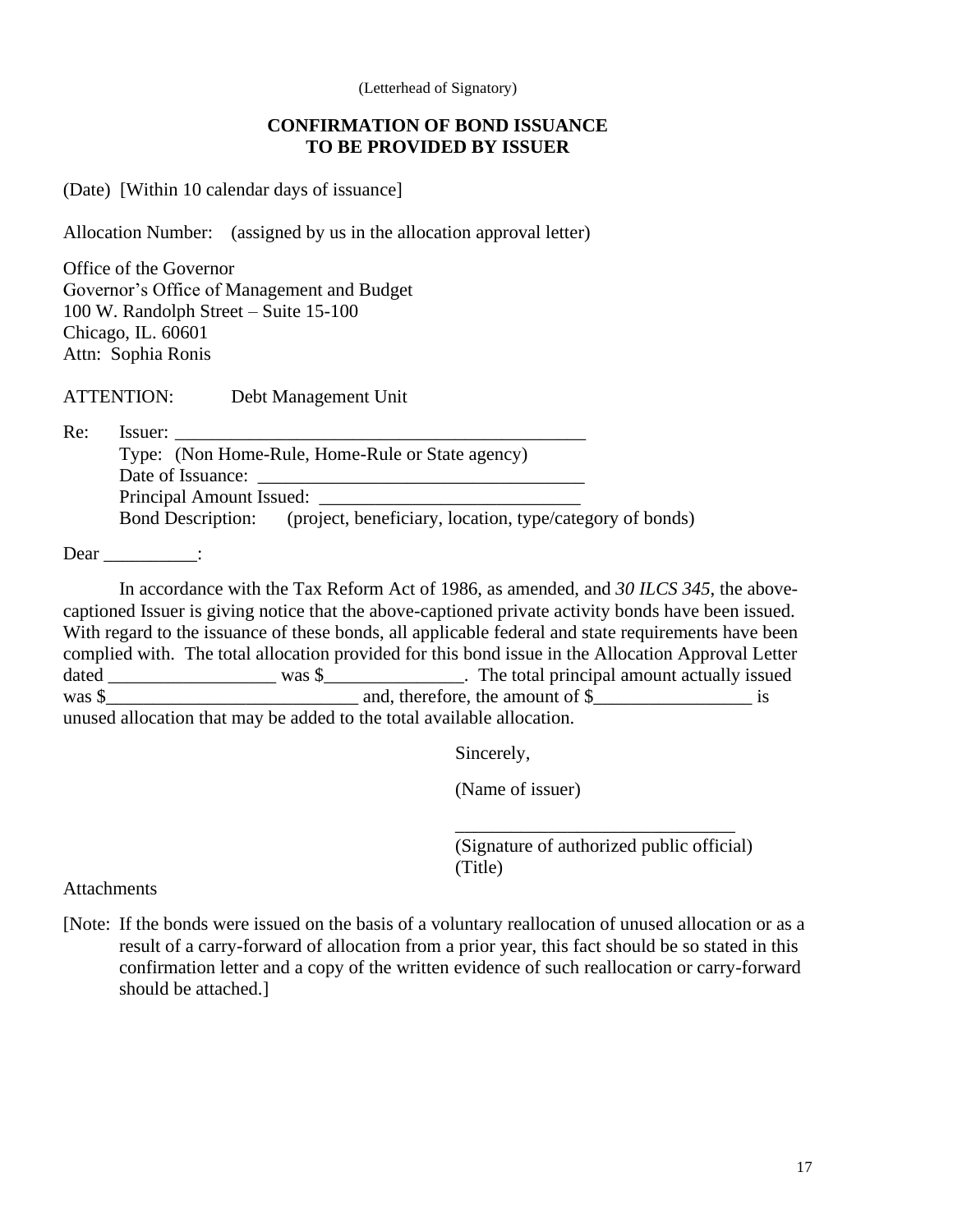(Letterhead of Signatory)

### **REPORT OF ALLOCATION GRANTED BY HOME-RULE UNITS**

(Date) [Due Thursday, May 10, 2022]

Office of the Governor Governor's Office of Management and Budget 100 W. Randolph Street – Suite 15-100 Chicago, IL. 60601 Attn: Sophia Ronis

ATTENTION: Debt Management Unit

Re: Issuer: (Home-Rule unit) Total 2022 Volume Cap Allocation: [see list attached to guidelines for population, multiplied by \$110.00 ]

Volume Cap allocations granted, transferred, or reserved by Issuer resolution prior to May 1, 2022:

1. Principal Amount of Issue: Bond Description: (Type of bond) (Repeat as necessary identify all specific allocations) If reallocated to another issuer, state name of issuer: \_\_\_\_\_\_\_\_\_\_\_\_\_\_\_\_\_\_\_\_\_\_\_\_\_

*Copies of allocation resolutions or ordinances are attached*. [Note: Memorandums of agreements with businesses need not be attached.]

Total Allocation Granted or Reallocated \$\_\_\_\_\_\_\_\_\_\_\_\_\_\_\_\_\_\_\_\_\_\_\_\_\_\_\_\_

Sincerely,

(Name of issuer)

(Signature of authorized public official) (Title) (Phone number)

\_\_\_\_\_\_\_\_\_\_\_\_\_\_\_\_\_\_\_\_\_\_\_\_\_\_\_\_\_\_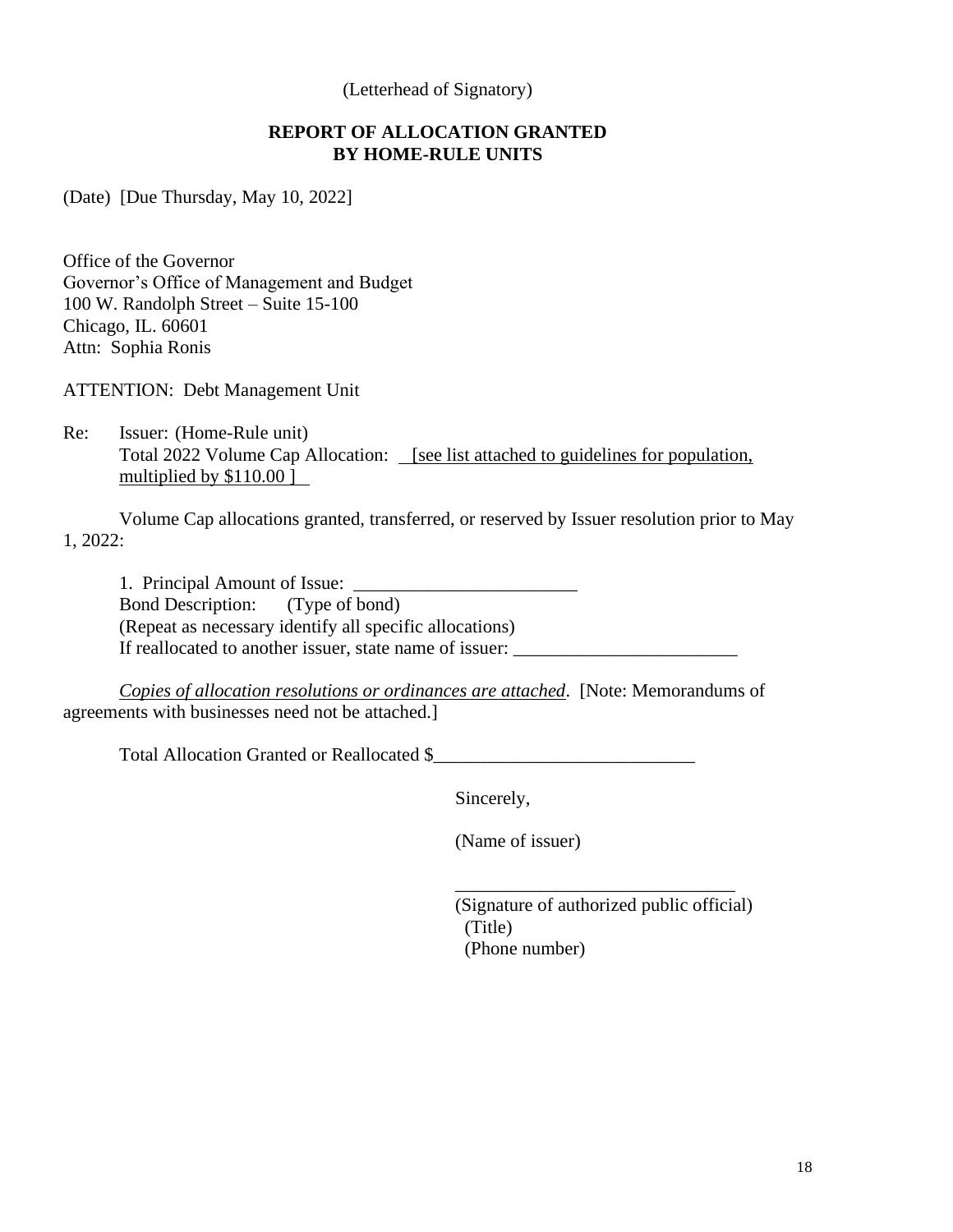# **APPENDIX B**

# **ANNUAL HOUSING REPORT**

# **SAMPLE FORM**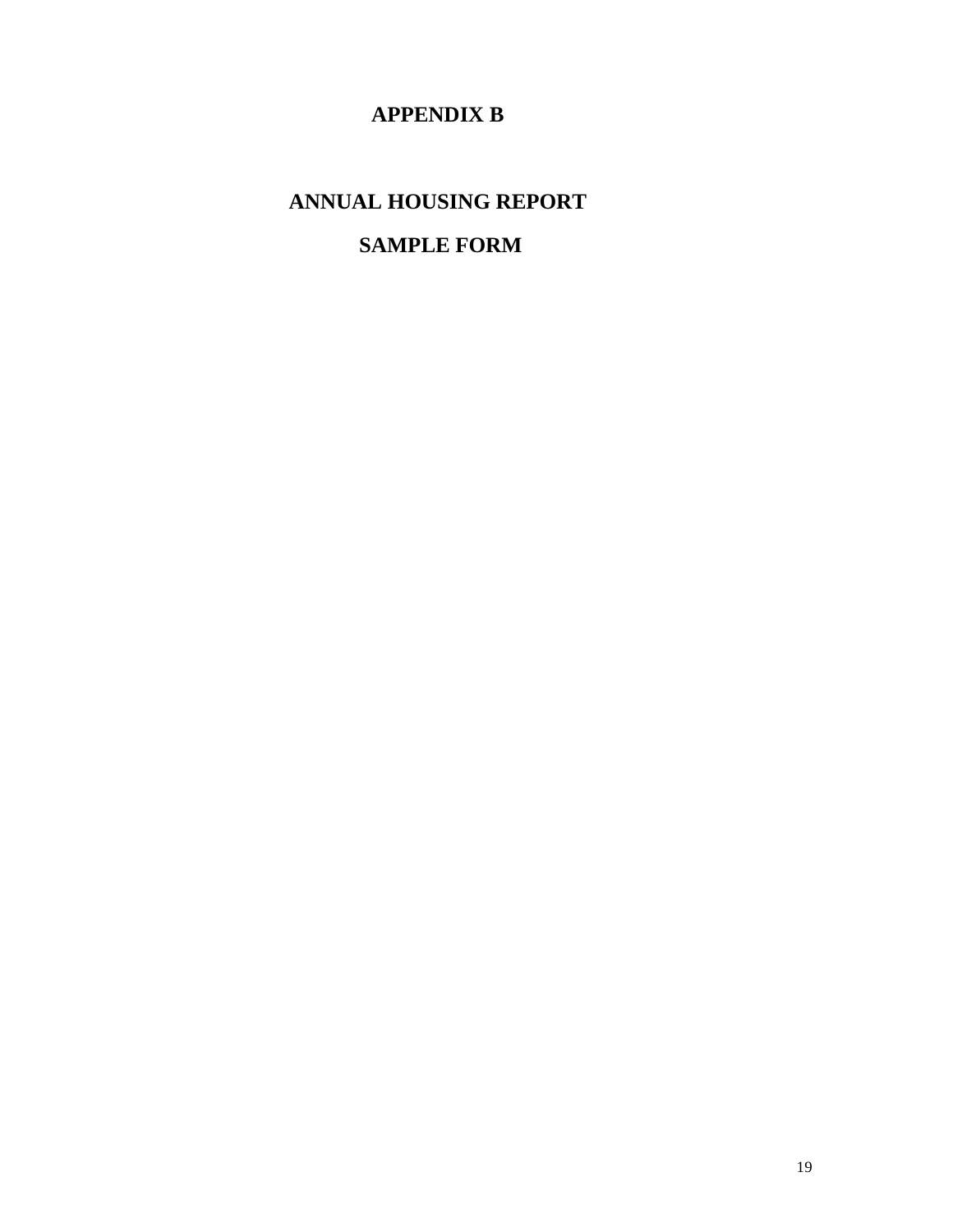| <b>Bond Issuer Annual Reporting Form</b>                                                                                                                                                         |                                                   |                                                                                                    |  |  |  |
|--------------------------------------------------------------------------------------------------------------------------------------------------------------------------------------------------|---------------------------------------------------|----------------------------------------------------------------------------------------------------|--|--|--|
| Statutory Requirement (30 ILCS 345/7.5)                                                                                                                                                          | <b>Explanation/Detail</b>                         | <b>Insert Required Information</b>                                                                 |  |  |  |
| <b>Information Required for All Bond Issues</b>                                                                                                                                                  |                                                   |                                                                                                    |  |  |  |
| <b>Bond Issuer</b>                                                                                                                                                                               | <b>Entity Issuing Bonds:</b>                      |                                                                                                    |  |  |  |
| Person Completing Report (Drafter)                                                                                                                                                               | Name:                                             |                                                                                                    |  |  |  |
| <b>Drafter Contact Information</b>                                                                                                                                                               | Company:                                          |                                                                                                    |  |  |  |
|                                                                                                                                                                                                  | Address:                                          |                                                                                                    |  |  |  |
|                                                                                                                                                                                                  | Address:                                          |                                                                                                    |  |  |  |
|                                                                                                                                                                                                  | City, State, Zip:<br>Phone:                       |                                                                                                    |  |  |  |
|                                                                                                                                                                                                  | E-mail Address:                                   |                                                                                                    |  |  |  |
| <b>Reporting Period</b>                                                                                                                                                                          | Calendar Year:                                    |                                                                                                    |  |  |  |
| Date of Report                                                                                                                                                                                   | Date (no less than 45 days                        |                                                                                                    |  |  |  |
|                                                                                                                                                                                                  | prior to end of Reporting<br>Period):             |                                                                                                    |  |  |  |
| Bond Proceeds Used for Projects and                                                                                                                                                              | Percentage of Total                               |                                                                                                    |  |  |  |
| Loans                                                                                                                                                                                            | Issuance:                                         |                                                                                                    |  |  |  |
| <b>Total Cost of Issuance</b>                                                                                                                                                                    | Amount:                                           |                                                                                                    |  |  |  |
| Bond Proceeds Used to Refund Prior<br><b>Bonds</b>                                                                                                                                               | Amount:                                           |                                                                                                    |  |  |  |
| Unused Proceeds at Time of Report                                                                                                                                                                | Amount:                                           |                                                                                                    |  |  |  |
| Plan for Use of Any Unused Proceeds                                                                                                                                                              | timetable for<br>use.                             | Attach Narrative and Supporting Documentation ShowingCommitments to Utilize Proceeds, including    |  |  |  |
| For Multifamily Rental Units Only                                                                                                                                                                |                                                   |                                                                                                    |  |  |  |
| <b>Total Number of Developments</b>                                                                                                                                                              | Total:                                            |                                                                                                    |  |  |  |
| <b>Total Number of Units</b>                                                                                                                                                                     | Total:                                            |                                                                                                    |  |  |  |
| Income Levels for All Units (using Area<br>Median Income, or "AMI")                                                                                                                              | No. Units at 30% AMI or<br>less:                  |                                                                                                    |  |  |  |
|                                                                                                                                                                                                  | No. Units at 40% AMI:                             |                                                                                                    |  |  |  |
|                                                                                                                                                                                                  | No. Units at 50% AMI:                             |                                                                                                    |  |  |  |
| NOTE: The table of current AMI figuresto be used in compiling this                                                                                                                               | No. Units at 60% AMI:                             |                                                                                                    |  |  |  |
| information may be found by calling the Illinois Housing Development                                                                                                                             | No. Units at 80% AMI:                             |                                                                                                    |  |  |  |
| Authority at 312-836-5200.                                                                                                                                                                       | No. of Other Restricted<br>Units (<br>% AMI):     |                                                                                                    |  |  |  |
|                                                                                                                                                                                                  | No. of Other Restricted<br>Units (<br>% AMI):     |                                                                                                    |  |  |  |
|                                                                                                                                                                                                  | No. of Other Restricted                           |                                                                                                    |  |  |  |
|                                                                                                                                                                                                  | Units (<br>% AMI):<br>Unrestricted (Market Rate): |                                                                                                    |  |  |  |
|                                                                                                                                                                                                  |                                                   |                                                                                                    |  |  |  |
| Annual Comprehensive Housing PlanPriorities (see below for                                                                                                                                       |                                                   | Attach detail showing the number units serving the prioritypopulations described below, along with |  |  |  |
| priority key)                                                                                                                                                                                    |                                                   | documentation showing efforts to serve Priority Populations, when                                  |  |  |  |
|                                                                                                                                                                                                  | available.                                        |                                                                                                    |  |  |  |
|                                                                                                                                                                                                  |                                                   |                                                                                                    |  |  |  |
| For Single Family Units Only                                                                                                                                                                     |                                                   |                                                                                                    |  |  |  |
| Loans and Households Achieving                                                                                                                                                                   | Number of Mortgage                                |                                                                                                    |  |  |  |
| Homeownership with Bond Proceeds                                                                                                                                                                 | Loans:                                            |                                                                                                    |  |  |  |
|                                                                                                                                                                                                  | Number of Households:                             |                                                                                                    |  |  |  |
| Loan Amounts, Actual and Effective<br><b>Interest Rates</b>                                                                                                                                      | and effective interest rate for each loan.        | Attach List of Individual Loan Amounts, detailing the actual                                       |  |  |  |
| Annual Comprehensive Housing PlanPriorities (see below for                                                                                                                                       |                                                   | Attach detail showing the number units serving the prioritypopulations described below, along with |  |  |  |
| priority key)                                                                                                                                                                                    | available.                                        | documentation showing efforts to serve Priority Populations, when                                  |  |  |  |
| First-time Homebuyers                                                                                                                                                                            | Number:                                           |                                                                                                    |  |  |  |
| Homeownership Counseling                                                                                                                                                                         | No. of assisted                                   |                                                                                                    |  |  |  |
|                                                                                                                                                                                                  | homeowners who received                           |                                                                                                    |  |  |  |
|                                                                                                                                                                                                  | any homeownership                                 |                                                                                                    |  |  |  |
|                                                                                                                                                                                                  | counseling:                                       |                                                                                                    |  |  |  |
|                                                                                                                                                                                                  |                                                   |                                                                                                    |  |  |  |
| <b>Key to Priorities</b>                                                                                                                                                                         |                                                   |                                                                                                    |  |  |  |
| Disabled - No. Units Serving People with Disabilities (as defined in the Illinois Comprehensive Housing Plan, found at www.ihda.org; choose "Housing Policy and<br>Planning" in the left margin) |                                                   |                                                                                                    |  |  |  |
|                                                                                                                                                                                                  |                                                   |                                                                                                    |  |  |  |
| Extremely Low Income - No. Units Serving Very Low-Income (less than 30% AMI) Households and Families                                                                                             |                                                   |                                                                                                    |  |  |  |
| Homeless - No. Units Serving Homeless People and Families and Those At-Risk of Homelessness                                                                                                      |                                                   |                                                                                                    |  |  |  |
| Live Near Work - No. Units Serving Low and Moderate-Income Families and People Unable to FindAffordable Housing Near Employment or Transportation                                                |                                                   |                                                                                                    |  |  |  |
| Preservation - No. of Units for Low-Income Families and People Living in Existing Affordable Housingthat is in Danger of Becoming Unaffordable                                                   |                                                   |                                                                                                    |  |  |  |
| Very Low Income - No. Units Serving Very Low-Income (31 to 50% AMI) Households and Families                                                                                                      |                                                   |                                                                                                    |  |  |  |
|                                                                                                                                                                                                  |                                                   |                                                                                                    |  |  |  |
|                                                                                                                                                                                                  | QUESTIONS?                                        |                                                                                                    |  |  |  |
| Any questions on how to complete this form should be directed to IHDA's CFO or General Counsel at 312-836-5200 or TTD 312-836-5222.                                                              |                                                   |                                                                                                    |  |  |  |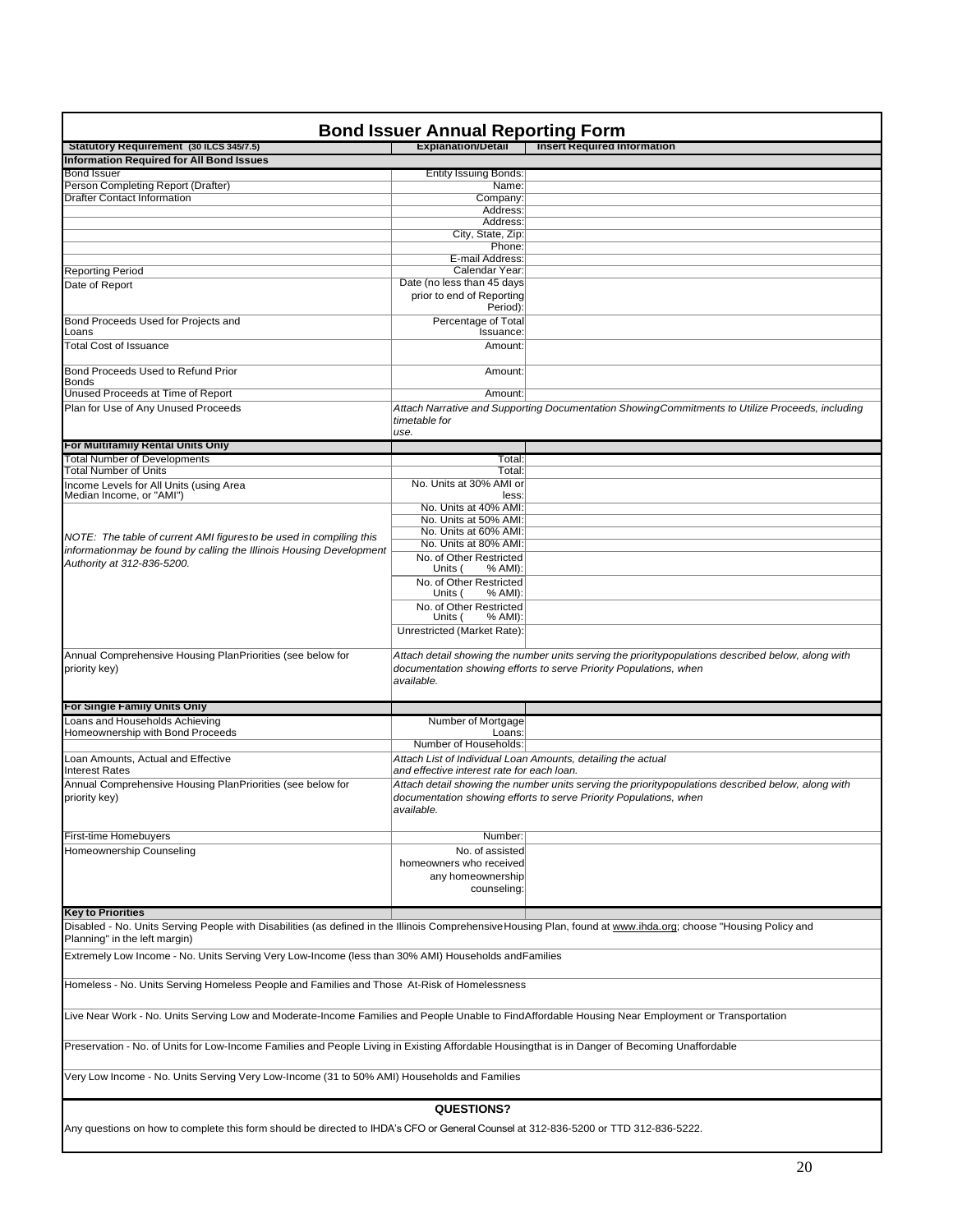# **APPENDIX C**

# **POPULATION ESTIMATES**

| Home Rule Unit <sup>1</sup>        | Population <sup>2</sup> | Home Rule Unit <sup>1</sup>     | Population <sup>2</sup> |
|------------------------------------|-------------------------|---------------------------------|-------------------------|
| <b>Addison Village</b>             | 36,237                  | East Dundee Village             | 3,186                   |
| Alsip Village                      | 18,483                  | <b>East Hazel Crest Village</b> | 1,479                   |
| Alton City                         | 26,049                  | East St. Louis City             | 25,776                  |
| Arlington Heights Village          | 73,999                  | Edwards ville City              | 25,189                  |
| Aurora City                        | 196,383                 | <b>Elgin City</b>               | 110,196                 |
| <b>Bannockburn Village</b>         | 1,596                   | Elk Grove Village Village       | 31,831                  |
| <b>Barrington Hills Village</b>    | 4,152                   | Elmhurst City                   | 46,532                  |
| <b>Bartlett Village</b>            | 40,312                  | <b>Elmwood Park Village</b>     | 23,805                  |
| <b>Bartonville Village</b>         | 6,049                   | Elwood Village                  | 2,207                   |
| Batavia City                       | 26,442                  | Evanston City                   | 72,683                  |
| <b>Bedford Park Village</b>        | 606                     | Evergreen Park Village          | 18,905                  |
| <b>Belleville City</b>             | 40,536                  | Fairview Heights City           | 16,127                  |
| <b>Bellwood Village</b>            | 18,436                  | <b>Flora City</b>               | 4,831                   |
| <b>Belvidere City</b>              | 24,731                  | <b>Forest View Village</b>      | 659                     |
| <b>Benton City</b>                 | 6,784                   | Freeport City                   | 23,447                  |
| <b>Berkeley Village</b>            | 4,985                   | Galesburg City                  | 29,803                  |
| Berwyn City                        | 53,701                  | Gilman City                     | 1,625                   |
| <b>Bloomingdale Village</b>        | 21,723                  | Glen Ellyn Village              | 27,402                  |
| Bloomington City                   | 77,132                  | Glendale Heights Village        | 33,351                  |
| <b>Bolingbrook Village</b>         | 74,025                  | <b>Glenview Village</b>         | 46,823                  |
| Bridgeview Village                 | 15,993                  | Glenwood Village                | 8,617                   |
| <b>Bryant Village</b>              | 209                     | Golf Village                    | 488                     |
| <b>Buffalo Grove Village</b>       | 40,161                  | Granite City City               | 27,959                  |
| <b>Burbank City</b>                | 27,933                  | Gurnee Village                  | 30,168                  |
| Burnham Village                    | 4,040                   | Hanover Park Village            | 37,164                  |
| Cahokia Village                    | 13,742                  | Harvey City                     | 24,109                  |
| <b>Calumet City City</b>           | 35,514                  | Harwood Heights Village         | 8,236                   |
| Calumet Park Village               | 7,510                   | <b>Hazel Crest Village</b>      | 13,446                  |
| Carbon Cliff Village               | 1,932                   | Herrin City                     | 12,625                  |
| Carbondale City                    | 25,036                  | Highland Park City              | 29,427                  |
| Carlock Village                    | 558                     | Highwood City                   | 5,301                   |
| Carol Stream Village               | 38,821                  | Hillside Village                | 7,785                   |
| Carpenters ville Village           | 36,940                  | Hodgkins Village                | 1,967                   |
| <b>Carterville City</b>            | 5,834                   | Hoffman Estates Village         | 50,495                  |
| Champaign City                     | 89,390                  | Homer Glen Village              | 24,281                  |
| Channahon Village                  | 13,409                  | Hopkins Park Village            | 608                     |
| Chicago City                       | 2,677,643               | Huntley Village                 | 27,256                  |
| Chicago Heights City               | 28,990                  | Inverness Village               | 7,303                   |
| Chicago Ridge Village              | 13,775                  | <b>Jacksonville City</b>        | 18,488                  |
| <b>Christopher City</b>            | 2,686                   | <b>Johnston City City</b>       | 3,359                   |
| Cicero town                        | 79,727                  | <b>Joliet City</b>              | 146,673                 |
| <b>Collins ville City</b>          | 24,217                  | Kankakee City                   | 25,668                  |
| <b>Cook County, Unincorporated</b> | 99,581                  | <b>Lake Barrington Village</b>  | 4,840                   |
| <b>Country Club Hills City</b>     | 16,242                  | Lake Bluff Village              | 5,524                   |
| <b>Countryside City</b>            | 5,862                   | <b>Lake Forest City</b>         | 19,379                  |
| <b>Crainville Village</b>          | 1,419                   | Lake in the Hills Village       | 28,345                  |
| <b>Crystal Lake City</b>           | 39,642                  | <b>Lansing Village</b>          | 27,059                  |
| <b>Danville City</b>               | 30,106                  | <b>LaSalle City</b>             | 8,897                   |
| <b>Darien City</b>                 | 21,531                  | <b>Lincolnshire Village</b>     | 7,891                   |
| <b>Decatur City</b>                | 70,007                  | <b>Lincolnwood Village</b>      | 12,091                  |
| <b>Deerfield Village</b>           | 18,532                  | <b>Lockport City</b>            | 25,887                  |
| DeKalb City                        | 42,621                  | McCook Village                  | 217                     |
| De Pue Village                     | 1,665                   | McHenry City                    | 27,100                  |
| Des Plaines City                   | 58,179                  | Manhattan Village               | 8,798                   |
| <b>Dolton Village</b>              | 22,033                  | <b>Marion City</b>              | 17,417                  |
| <b>Downers Grove Village</b>       | 48,727                  | Mascoutah City                  | 8,076                   |
| Du Quoin City                      | 5,591                   | Maywood Village                 | 22,868                  |

1. Home Rule Communities: Secretary of State – Index Department

2. Population Data Source: Population Division of the U.S. Census Bureau - "Table 1: Annual Estimates of the Population for the United States, Regions, States, and Puerto Rico: April 1, 2000, to July 1, 2021 (NST-EST2020-01) on December 30, 2021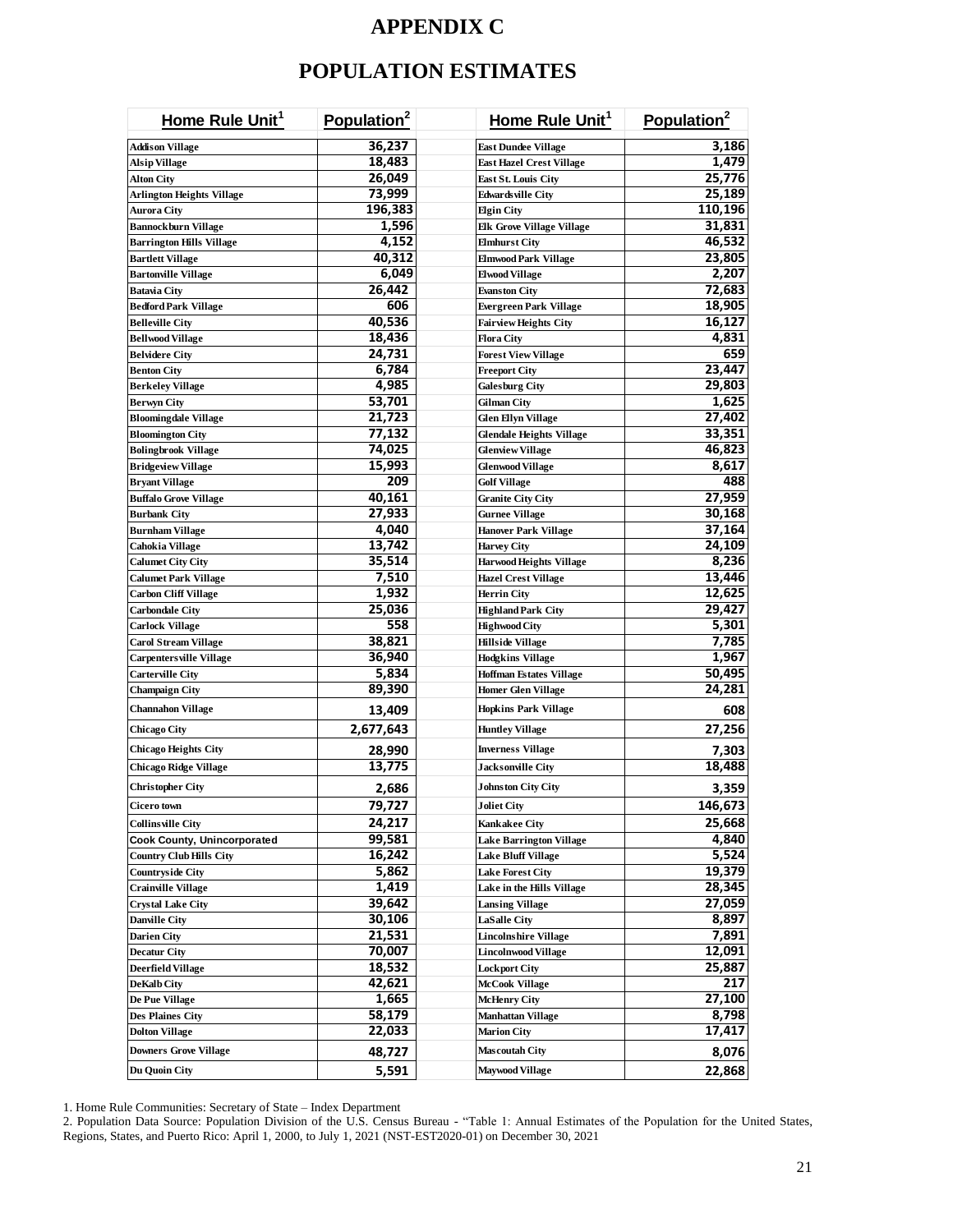| Home Rule Unit <sup>1</sup>   | Population <sup>2</sup> | Home Rule Unit <sup>1</sup>          | Population <sup>2</sup> |
|-------------------------------|-------------------------|--------------------------------------|-------------------------|
| <b>Melrose Park Village</b>   | 24,406                  | <b>Rockdale Village</b>              | 1,884                   |
| <b>Mettawa Village</b>        | 546                     | <b>Rock Island City</b>              | 36,870                  |
| Midlothian Village            | 14,179                  | <b>Rolling Meadows City</b>          | 23,246                  |
| <b>Moline City</b>            | 41,065                  | <b>Romeoville Village</b>            | 39,770                  |
| <b>Monee Village</b>          | 5,029                   | <b>Rosemont Village</b>              | 4,147                   |
| Monmouth City                 | 8,801                   | <b>Round Lake Beach Village</b>      | 26,919                  |
| <b>Morton Grove Village</b>   | 22,564                  | <b>St. Charles City</b>              | 32,709                  |
| Mound City City               | 490                     | <b>Sauget Village</b>                | 154                     |
| <b>Mount Prospect Village</b> | 53,299                  | <b>Savoy Village</b>                 | 8,364                   |
| <b>Mount Vernon City</b>      | 14,511                  | <b>Schaumburg Village</b>            | 72,049                  |
| <b>Muddy Village</b>          | 62                      | Schiller Park Village                | 11,264                  |
| Mundelein Village             | 30,945                  | <b>Sesser City</b>                   | 1,837                   |
| Murphysboro City              | 7,384                   | <b>Sherman Village</b>               | 4,660                   |
| <b>Naperville City</b>        | 147,986                 | <b>Shorewood Village</b>             | 17,495                  |
| Naples town                   | 119                     | <b>Skokie Village</b>                | 62,404                  |
| <b>Nauvoo City</b>            | 1,044                   | <b>South Barrington Village</b>      | 4,976                   |
|                               |                         |                                      |                         |
| <b>New Lenox Village</b>      | 27,088                  | <b>South Chicago Heights Village</b> | 3,957                   |
| <b>Niles Village</b>          | 28,615                  | <b>South Holland Village</b>         | 21,040                  |
| Normal town                   | 54,451                  | Springfield City                     | 113,671                 |
| Norridge Village              | 13,971                  | <b>Standard Village</b>              | 201                     |
| <b>Northbrook Village</b>     | 32,657                  | <b>Stickney Village</b>              | 6,491                   |
| <b>North Chicago City</b>     | 29,639                  | <b>Stone Park Village</b>            | 4,764                   |
| Northfield Village            | 5,387                   | <b>Streamwood Village</b>            | 38,777                  |
| <b>Northlake City</b>         | 12,025                  | <b>Summit Village</b>                | 10,977                  |
| <b>North Utica Village</b>    | 1,333                   | <b>Sycamore City</b>                 | 18,317                  |
| <b>Oakbrook Terrace City</b>  | 2,094                   | <b>Thornton Village</b>              | 2,367                   |
| <b>Oak Forest City</b>        | 26,884                  | <b>Tilton Village</b>                | 2,655                   |
| Oak Lawn Village              | 54,376                  | <b>Tinley Park Village</b>           | 55,221                  |
| Oak Park Village              | 51,852                  | Tuscola City                         | 4,370                   |
| <b>O'Fallon City</b>          | 29,606                  | <b>University Park Village</b>       | 6,817                   |
| <b>Old Mill Creek Village</b> | 165                     | <b>Urbana City</b>                   | 41,724                  |
| <b>Onarga Village</b>         | 1,241                   | Valier Village                       | 630                     |
| <b>Orland Park Village</b>    | 57,347                  | Valmeyer Village                     | 1,238                   |
| <b>Oswego Village</b>         | 36,696                  | <b>Vernon Hills Village</b>          | 26,425                  |
| <b>Palatine Village</b>       | 66,830                  | Volo Village                         | 6,042                   |
| Park City City                | 7,428                   | <b>Warrenville City</b>              | 13,456                  |
| <b>Park Forest Village</b>    | 20,937                  | Washington City                      | 16,395                  |
| Park Ridge City               | 36,514                  | Watseka City                         | 4,694                   |
| <b>Pekin City</b>             | 31,808                  | <b>Waukegan City</b>                 | 85,453                  |
| <b>Peoria City</b>            | 109,428                 | <b>West Chicago City</b>             | 26,593                  |
| <b>Peoria Heights Village</b> | 5,722                   | <b>West City Village</b>             | 626                     |
| <b>Peru City</b>              | 9,612                   | <b>West Dundee Village</b>           | 8,768                   |
| <b>Phoenix Village</b>        | 1,884                   | <b>West Frankfort City</b>           | 7,733                   |
| <b>Plainfield Village</b>     | 44,542                  | <b>Wheaton City</b>                  | 52,451                  |
| <b>Posen Village</b>          | 5,794                   | <b>Wheeling Village</b>              | 38,958                  |
| <b>Prairie Grove Village</b>  | 1,920                   | Williams ville Village               | 1,490                   |
| <b>Quincy City</b>            | 39,589                  | <b>Willowbrook Village</b>           | 8,507                   |
| <b>Rantoul Village</b>        | 12,305                  | <b>Wilmette Village</b>              | 26,819                  |
| <b>Riverdale Village</b>      | 12,912                  | Winnetka Village                     | 12,194                  |
| <b>River Grove Village</b>    | 9,771                   | <b>Woodridge Village</b>             | 33,329                  |
| <b>Riverwoods Village</b>     | 3,534                   | <b>Woodstock City</b>                | 25,097                  |
| <b>Robbins Village</b>        | 5,401                   |                                      |                         |

1. Home Rule Communities: Secretary of State – Index Department

2. Population Data Source: Population Division of the U.S. Census Bureau - "Table 1: Annual Estimates of the Population for the United States, Regions, States, and Puerto Rico: April 1, 2000, to July 1, 2021 (NST-EST2020-01) on December 30, 2021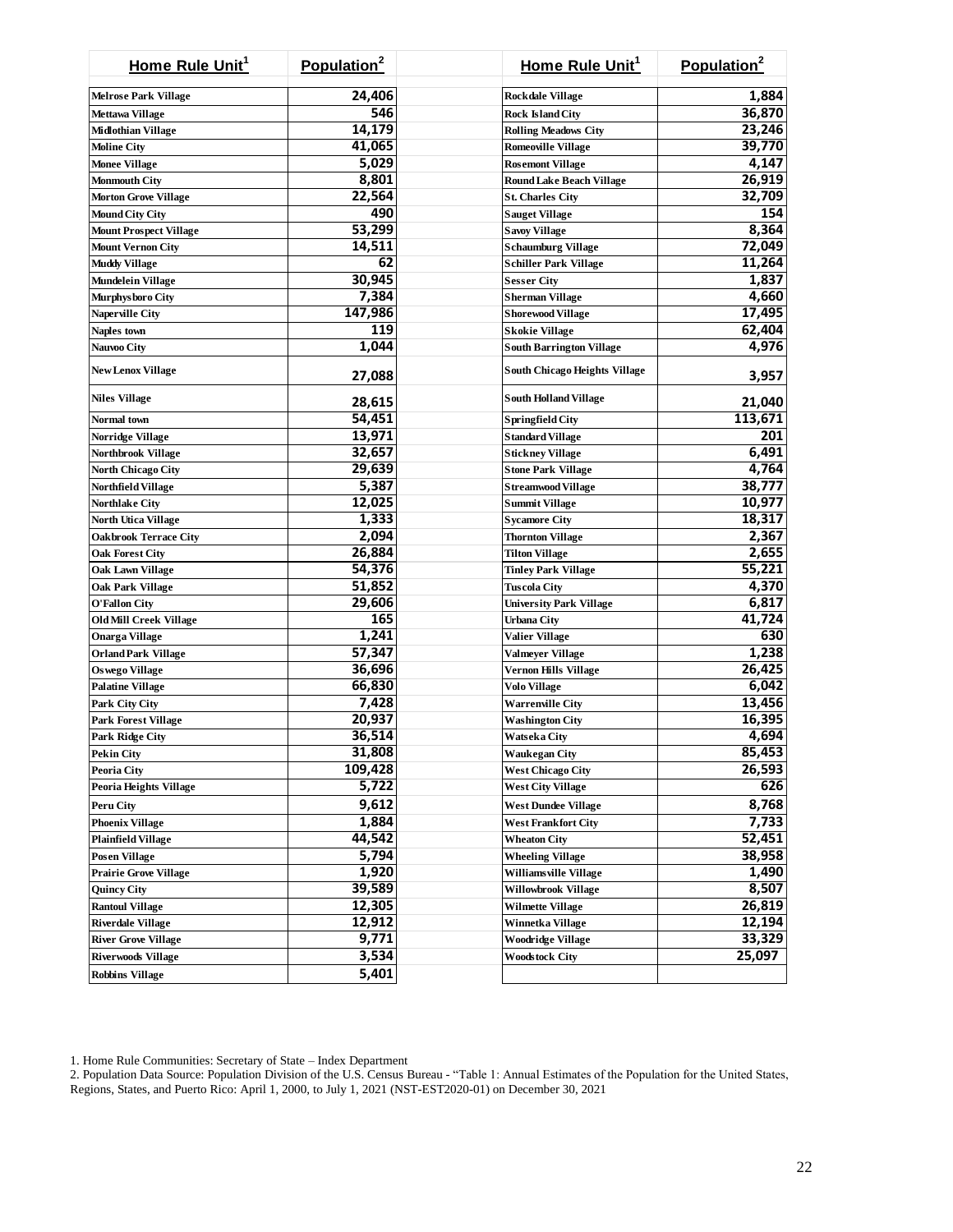### **RESOLUTION NO. \_\_\_\_\_\_\_\_\_\_**

### **A RESOLUTION APPROVING THE TRANSFER OF VOLUME CAP IN CONNECTION WITH PRIVATE ACTIVITY BOND ISSUES, SINGLE-FAMILY MORTGAGE REVENUE BONDS, AND RELATED MATTERS**

#### **(Private Bond Cap Allocation – Assist Programs, Series 2022)**

**WHEREAS**, the City of Urbana ("City") is a home rule unit of local government pursuant to Article VII, Section 6, of the Illinois Constitution, 1970, and may exercise any power and perform any function pertaining to its government and affairs; and

**WHEREAS,** Section 146 of the Internal Revenue Code of 1986, as amended ("Code"), provides that the City has volume cap equal to \$110 per resident of the City in calendar year 2022, which volume cap may be allocated to certain tax-exempt private activity bonds; and

**WHEREAS**, Sections 6 and 6.1 of the Illinois Private Activity Bond Allocation Act (30 ILCS 345/6 and 6.1) authorize the corporate authorities of any home rule unit, before May 1 of each calendar year, to reallocate all or any portion of its unused volume cap to any home rule or non-home rule unit, the State, or a State agency; and

**WHEREAS,** the Urbana City Council, after due consideration, finds that the City's best interests are served by the transfer a portion of the City's volume cap allocation for calendar year 2022 to the Town of Normal, McLean County, Illinois ("Issuer") to be applied toward the issuance of single-family mortgage revenue bonds by the Issuer ("Bonds") or for such other purpose permitted by this Resolution.

**NOW, THEREFORE, BE IT RESOLVED** by the City Council of the City of Urbana, Illinois, as follows:

**Section 1**. Pursuant to Sections 6 and 6.1 of the Illinois Private Activity Bond Allocation Act, the City hereby transfers and reallocates \$2,294,820 of its volume cap for calendar year 2022 to the Issuer, which shall issue the Bonds using such transfer of volume cap, without any further action required on the part of the City. The adoption of this Resolution shall be deemed to be an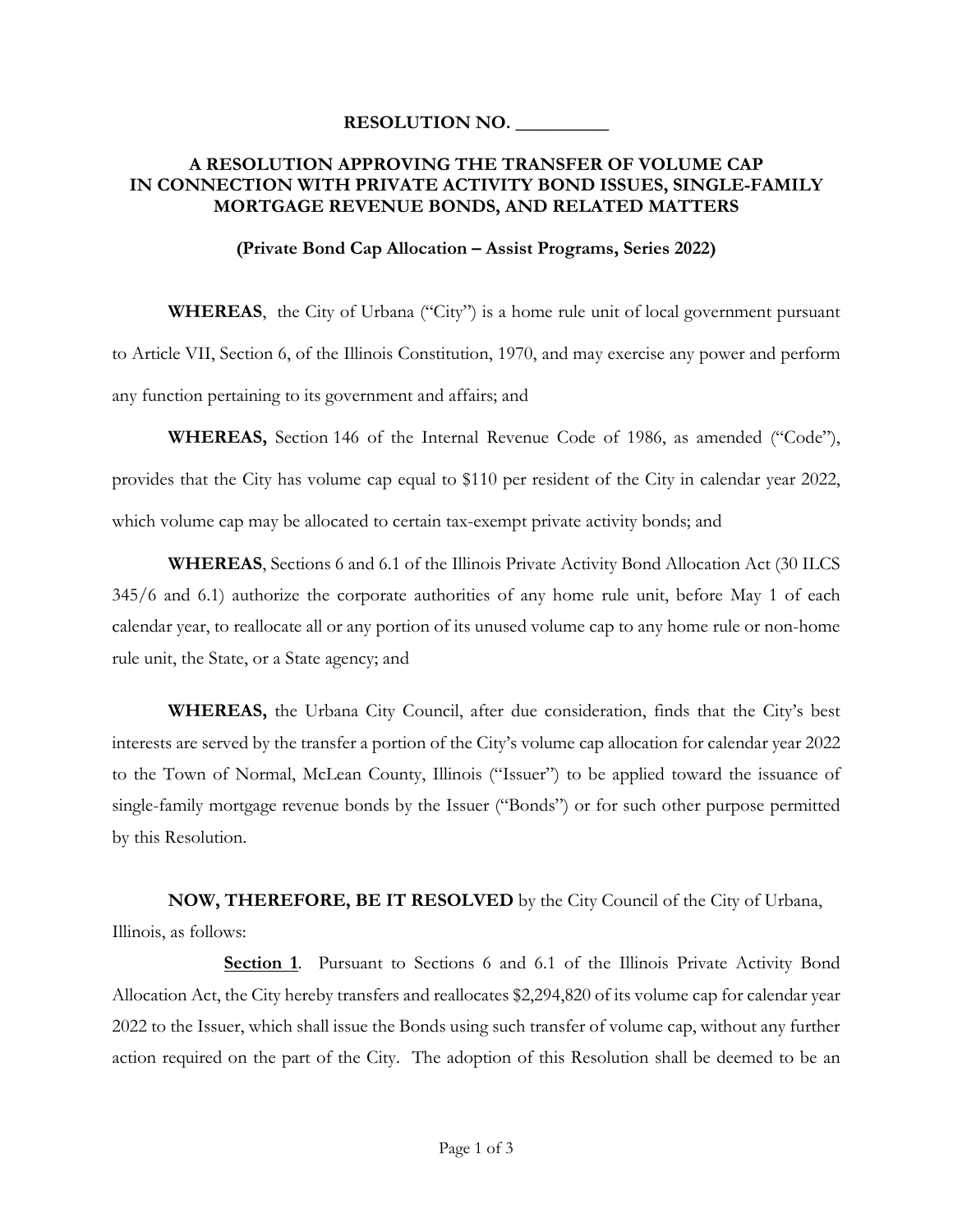allocation of such volume cap to the issuance of the Bonds or other private activity bonds, or mortgage credit certificates.

**Section 2.** That the City and the Issuer shall maintain a written record of this Resolution during the term that the Bonds or any other such bonds to which such volume cap is allocated remain outstanding.

**Section 3.** That the Mayor, the City Clerk and all other proper officers, officials, agents and employees of the City are hereby authorized, empowered, and directed to do all such acts and things and to execute all such documents and certificates as may be necessary to further the purposes and intent of this Resolution.

**Section 4.** The invalidity of any section or provision of this Resolution hereby passed and approved shall not invalidate other sections or provisions thereof.

**Section 5.** All Resolutions or orders, or parts thereof, in conflict herewith are, to the extent of such conflict, hereby superseded. This Resolution shall be in full force and effect from and after its passage.

S**ection 6**. Upon approval of this Resolution, the City Clerk is directed to give notice of the reallocation made herein to the Governor of the State of Illinois pursuant to 30 ILCS 345/6 and the guidelines and procedures promulgated thereunder.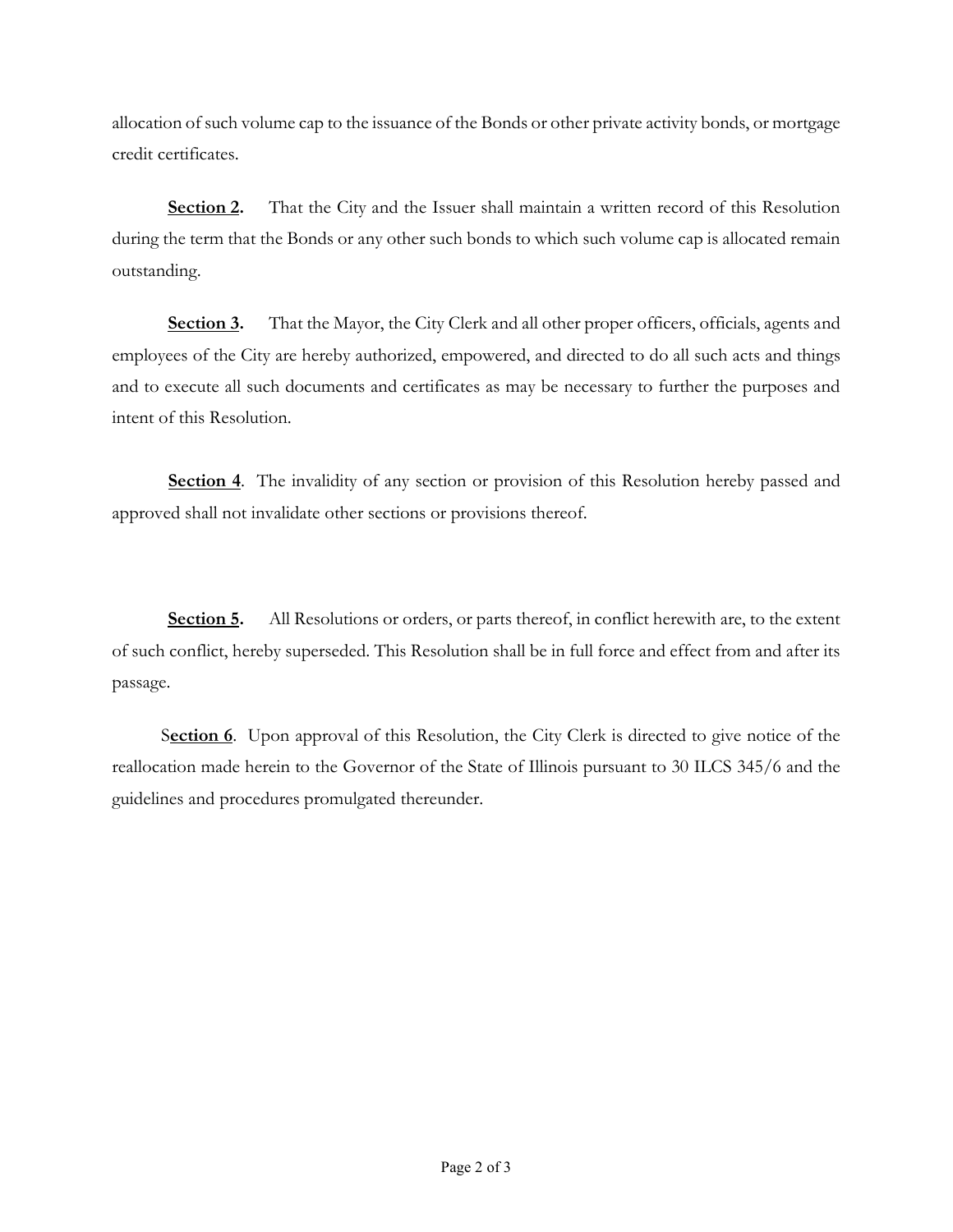**PASSED BY THE CITY COUNCIL** this \_\_\_\_ day of March, 2022.

AYES:

NAYS:

ABSTENTIONS:

Phyllis D. Clark, City Clerk

**APPROVED BY THE MAYOR** this \_\_\_\_ day of March, 2022.

Diane Wolfe Marlin, Mayor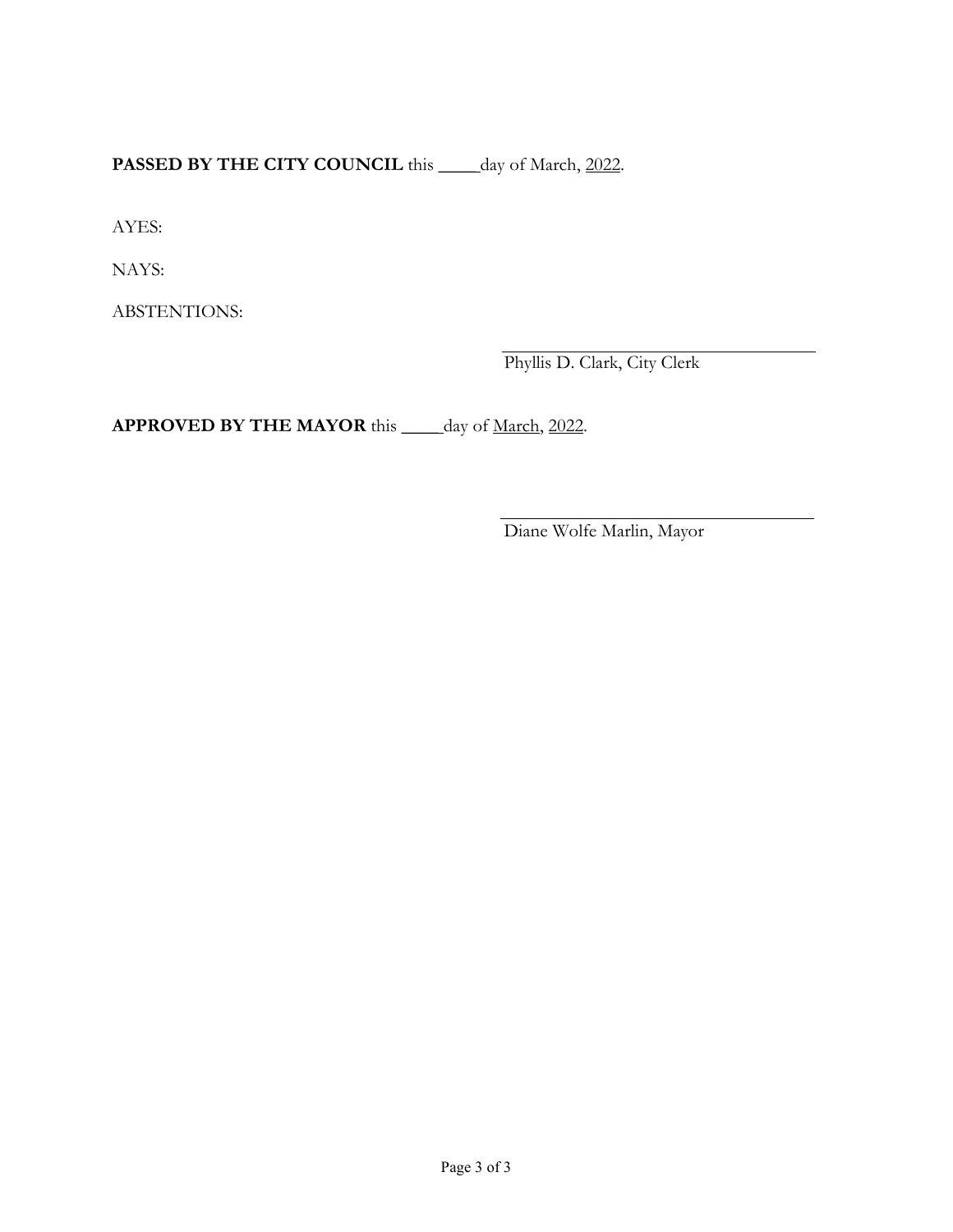#### **RESOLUTION NO. \_\_\_\_\_\_\_\_\_\_**

### **A RESOLUTION APPROVING THE TRANSFER OF VOLUME CAP IN CONNECTION WITH PRIVATE ACTIVITY BOND ISSUES, SINGLE-FAMILY MORTGAGE REVENUE BONDS, AND RELATED MATTERS**

#### **(Private Bond Cap Allocation – IHDA, Series 2022)**

**WHEREAS**, the City of Urbana ("City") is a home rule unit of local government pursuant to Article VII, Section 6, of the Illinois Constitution, 1970, and may exercise any power and perform any function pertaining to its government and affairs; and

**WHEREAS,** Section 146 of the Internal Revenue Code of 1986, as amended ("Code"), provides that the City has volume cap equal to \$110 per resident of the City in calendar year 2022, which volume cap may be allocated to certain tax-exempt private activity bonds; and

**WHEREAS**, Sections 6 and 6.1 of the Illinois Private Activity Bond Allocation Act (30 ILCS 345/6 and 6.1) authorize the corporate authorities of any home rule unit, before May 1 of each calendar year, to reallocate all or any portion of its unused volume cap to any home rule or non-home rule unit, the State, or a State agency; and

**WHEREAS**, the Urbana City Council, after due consideration, finds that the City's best interests are served by the transfer a portion of the City's volume cap allocation for calendar year 2022 to the Illinois Housing Development Authority ("Issuer"), to be applied toward the issuance of singlefamily or multi-family mortgage revenue bonds ("Bonds") by the Issuer or for such other purpose permitted by this Resolution.

**NOW, THEREFORE, BE IT RESOLVED** by the City Council of the City of Urbana, Illinois, as follows:

**Section 1**. Pursuant to Sections 6 and 6.1 of the Illinois Private Activity Bond Allocation Act, the City hereby transfers and reallocates \$2,294,820 of its volume cap for calendar year 2022 to the Issuer, which shall issue the Bonds using such transfer of volume cap, without any further action required on the part of the City. The adoption of this Resolution shall be deemed to be an allocation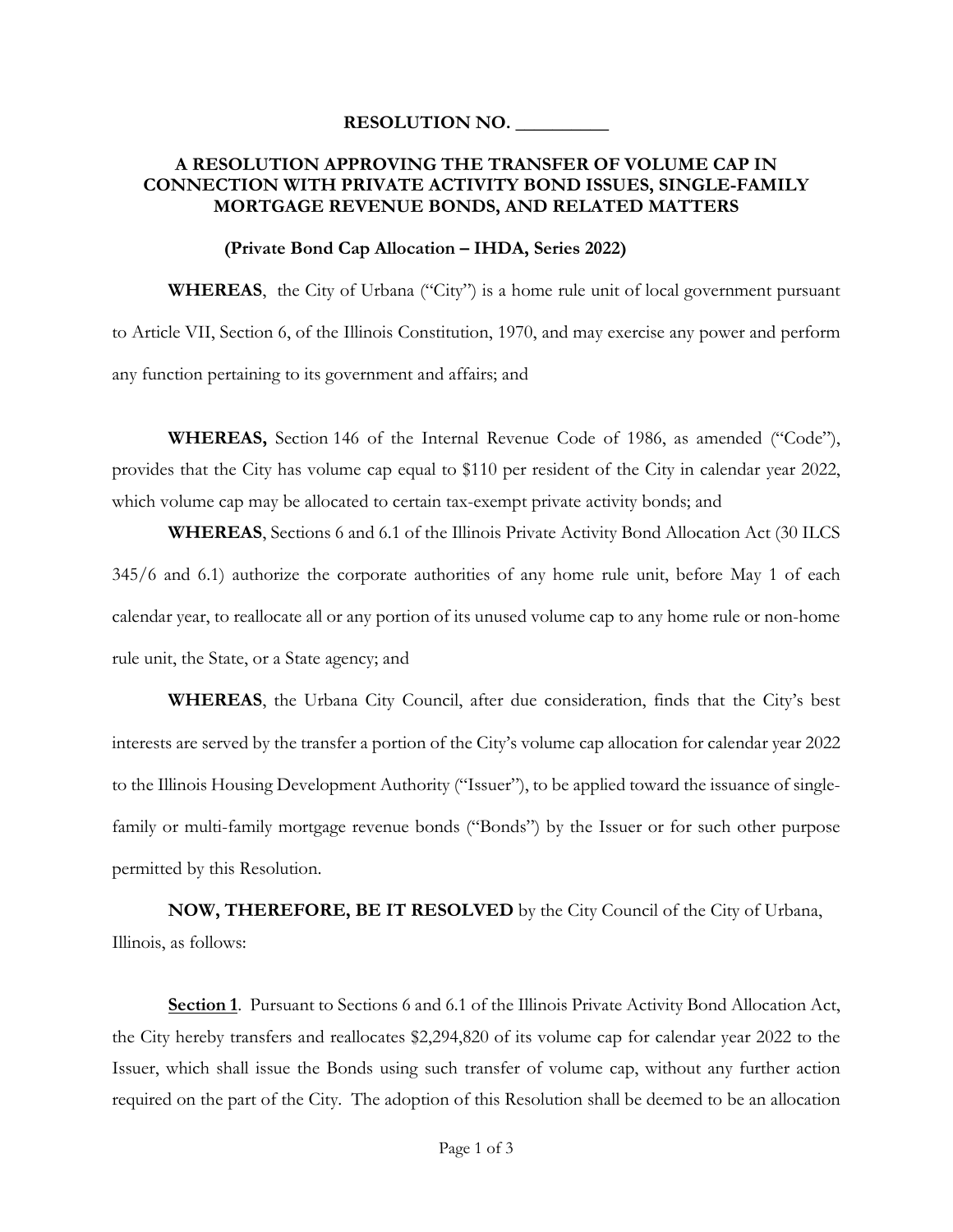of such volume cap to the issuance of the Bonds or other private activity bonds, or mortgage credit certificates.

**Section 2**. The City and the Issuer shall maintain a written record of this Resolution for the term of all private activity bonds it issues for that calendar year to which such allocation applies.

**Section 3**. The officers, officials, agents, and employees of the City are hereby authorized, empowered, and directed to perform all acts as may be necessary to carry out the purposes and intent of this Resolution.

**Section 4**. The invalidity of any section or provision of this Resolution hereby passed and approved shall not invalidate other sections or provisions thereof.

**Section 5**. All Resolutions or orders, or parts thereof, in conflict herewith are, to the extent of such conflict, hereby superseded. This Resolution shall be in full force and effect from and after its passage.

**Section 6**. Upon approval of this Resolution, the City Clerk is directed to give notice of the reallocation made herein to the Governor of the State of Illinois pursuant to 30 ILCS 345/6 and the guidelines and procedures promulgated thereunder.

# PASSED BY THE CITY COUNCIL this \_\_\_\_ day of March, 2022.

AYES:

NAYS:

ABSTENTIONS:

Phyllis D. Clark, City Clerk

**APPROVED BY THE MAYOR** this \_\_\_\_ day of March, 2022.